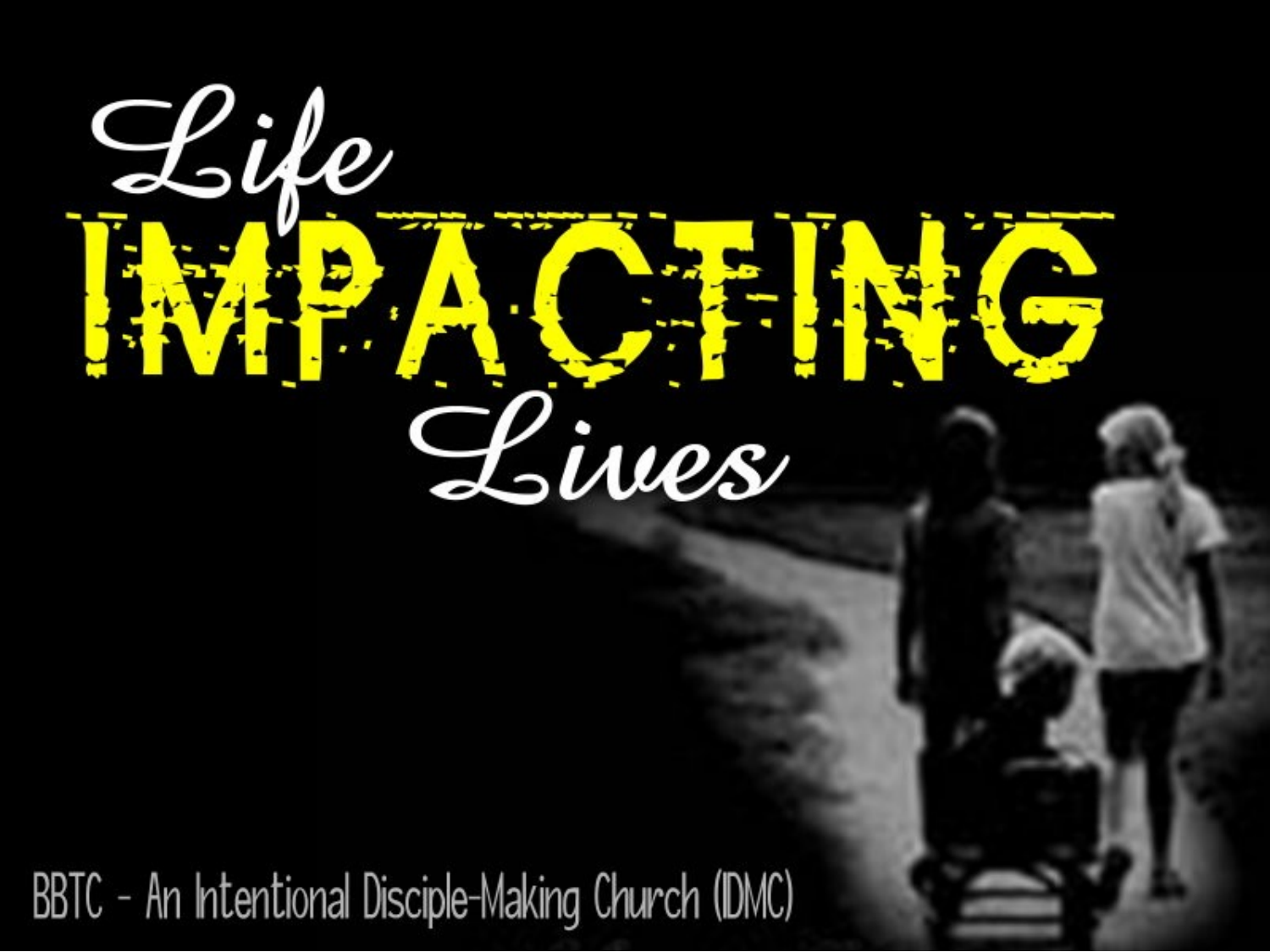**(A) Our Purpose - Vision (B) The Mentoring Relationship (MR) (i) Biblical Basis (ii) What is a MR? (iii) The Mentor - Discipler (iv) The Mentoree - Disciple - Mentee (v) The MR Meeting Agenda (vi) The MR Commitment (C) Testimonies & Conclusion**

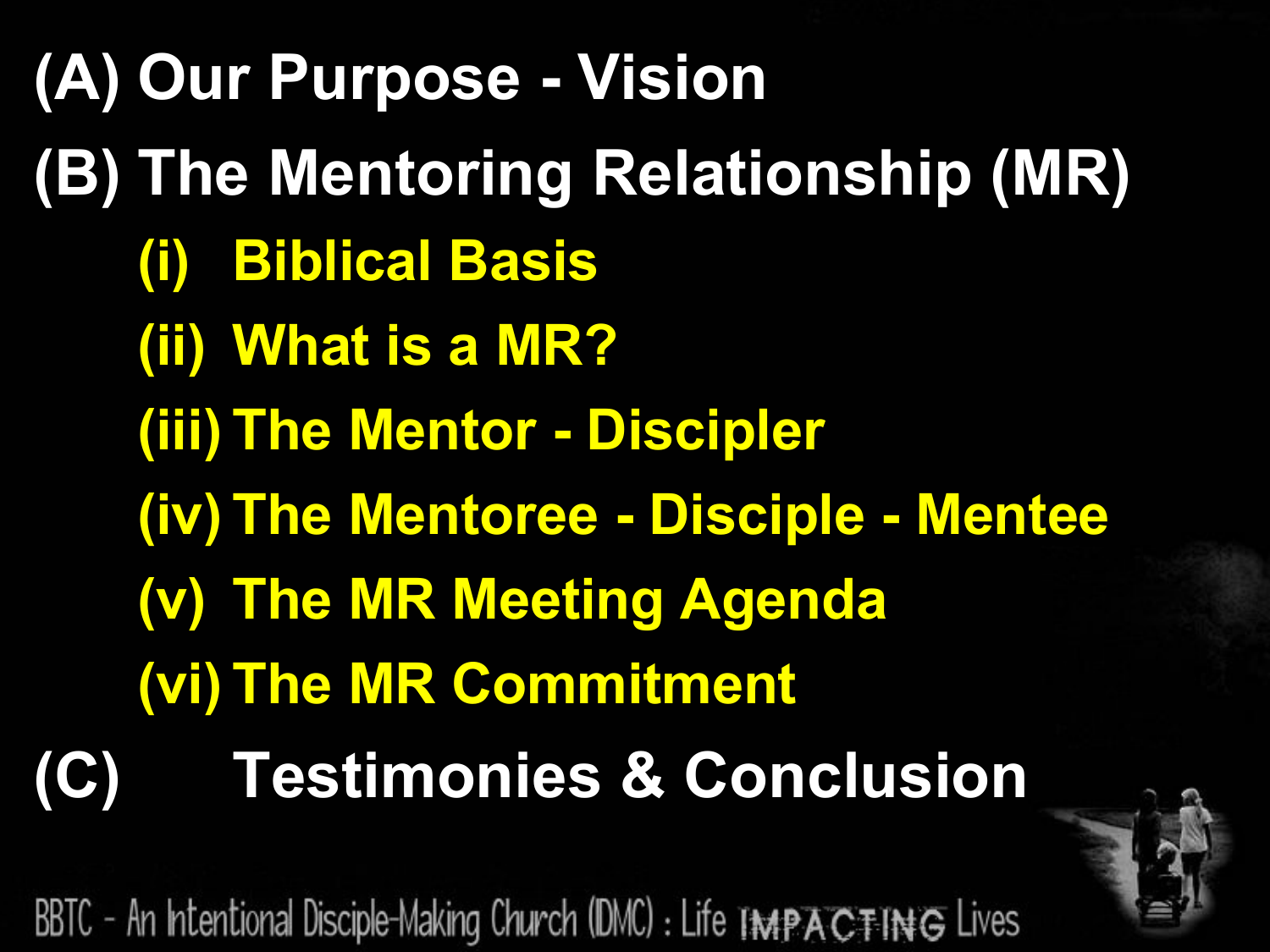**(A) Our Purpose - Vision Our Focus : The Great Commission The FOCUS of Our Focus : \_\_\_\_\_\_\_\_\_\_\_\_\_ Make Disciples BBTC – we want to be an Intentional \_\_\_\_\_\_\_\_\_\_\_\_\_\_\_\_\_\_\_\_\_ Disciple-Making Church**

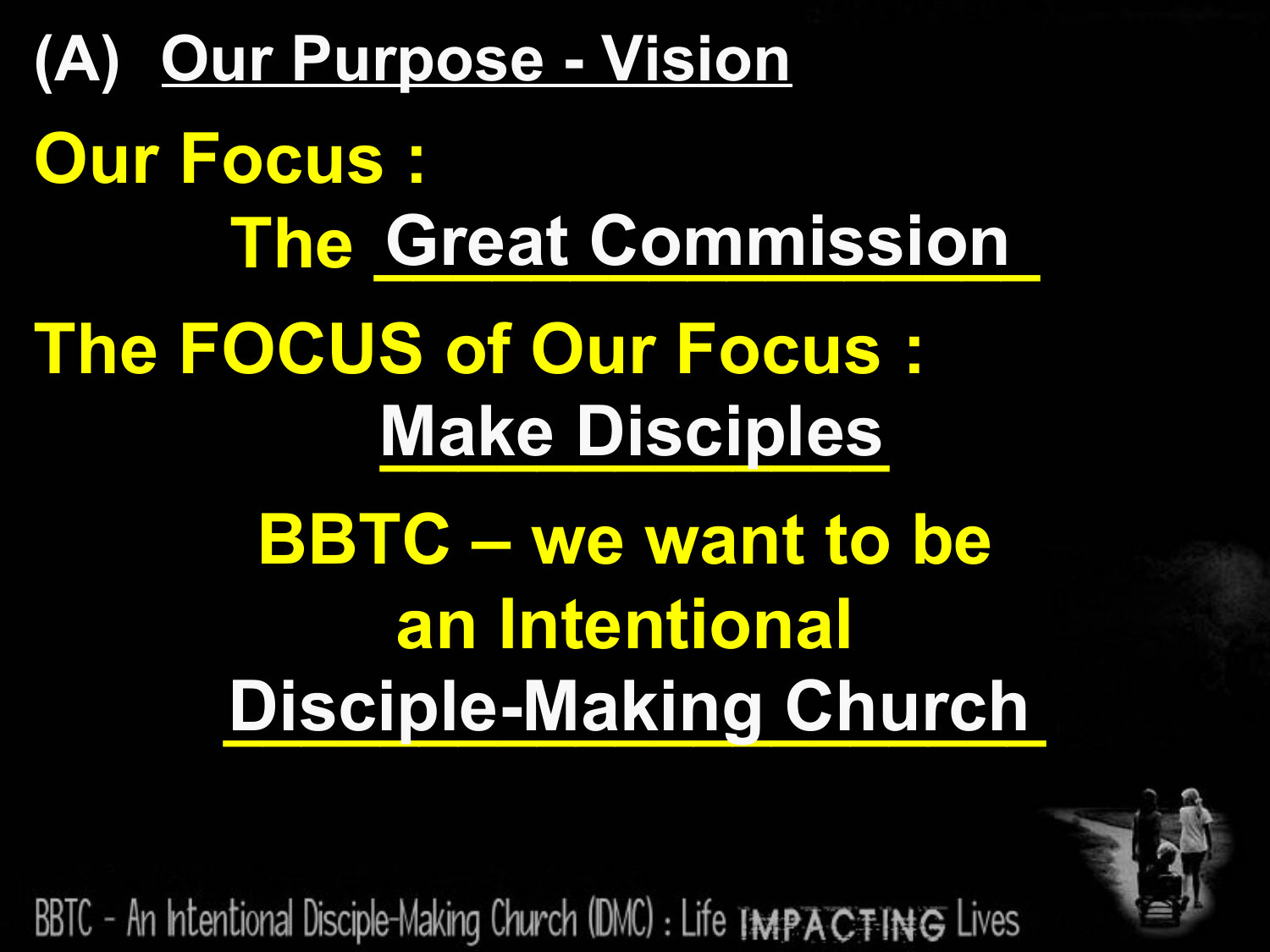### **(A) Our Purpose - Vision**

**None of us has arrived or has been perfected. We are all working on our spirituality - walk with God.**

> **We are all working on issues in our lives. We all NEED HELP.**

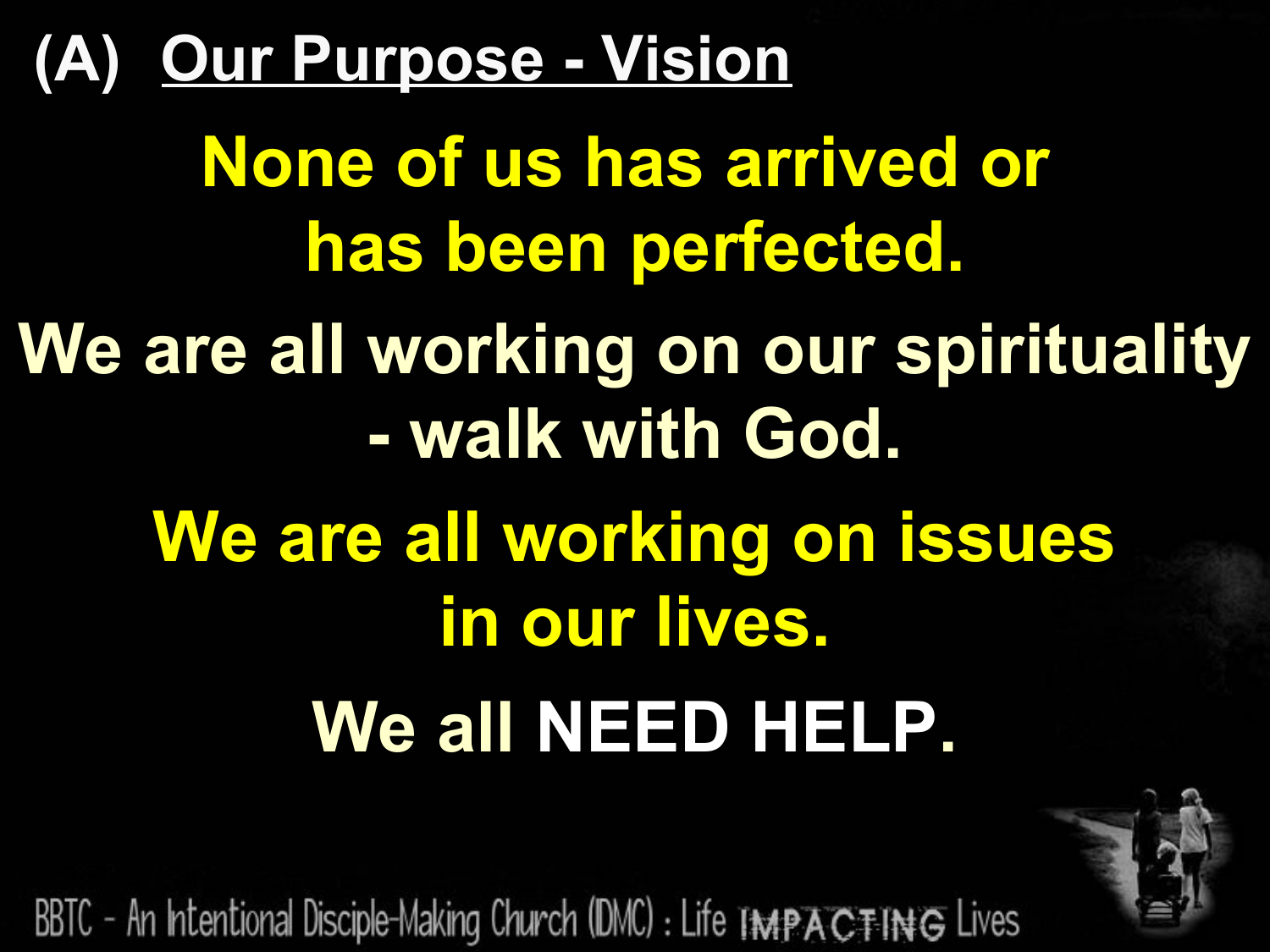### **(A) Our Purpose - Vision**

**These are issues and struggles of all leaders and BBTCians.**

- **Our WALK with Our Spirituality God**
- **The BAGGAGE in our lives**
- 
- **- Intake of**
	- **the Word**
- **- Prayer Life**
- **- Obedience**
- **- Faith**

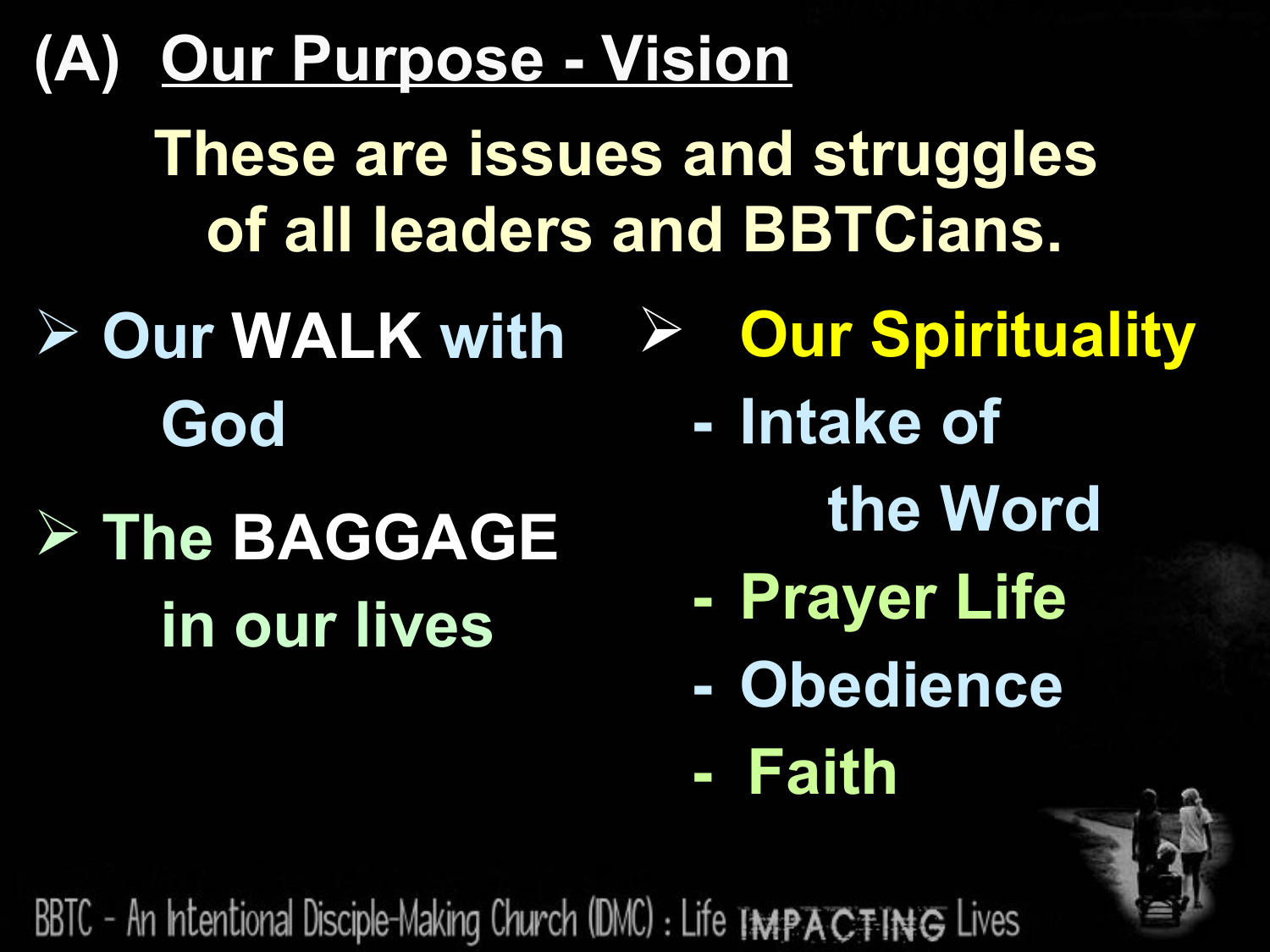**The Judgment Seat of Christ**

## **Two KEY questions for us as believers:-**

# **Who am I becoming? Our Journey In Discipleship – Our Person**

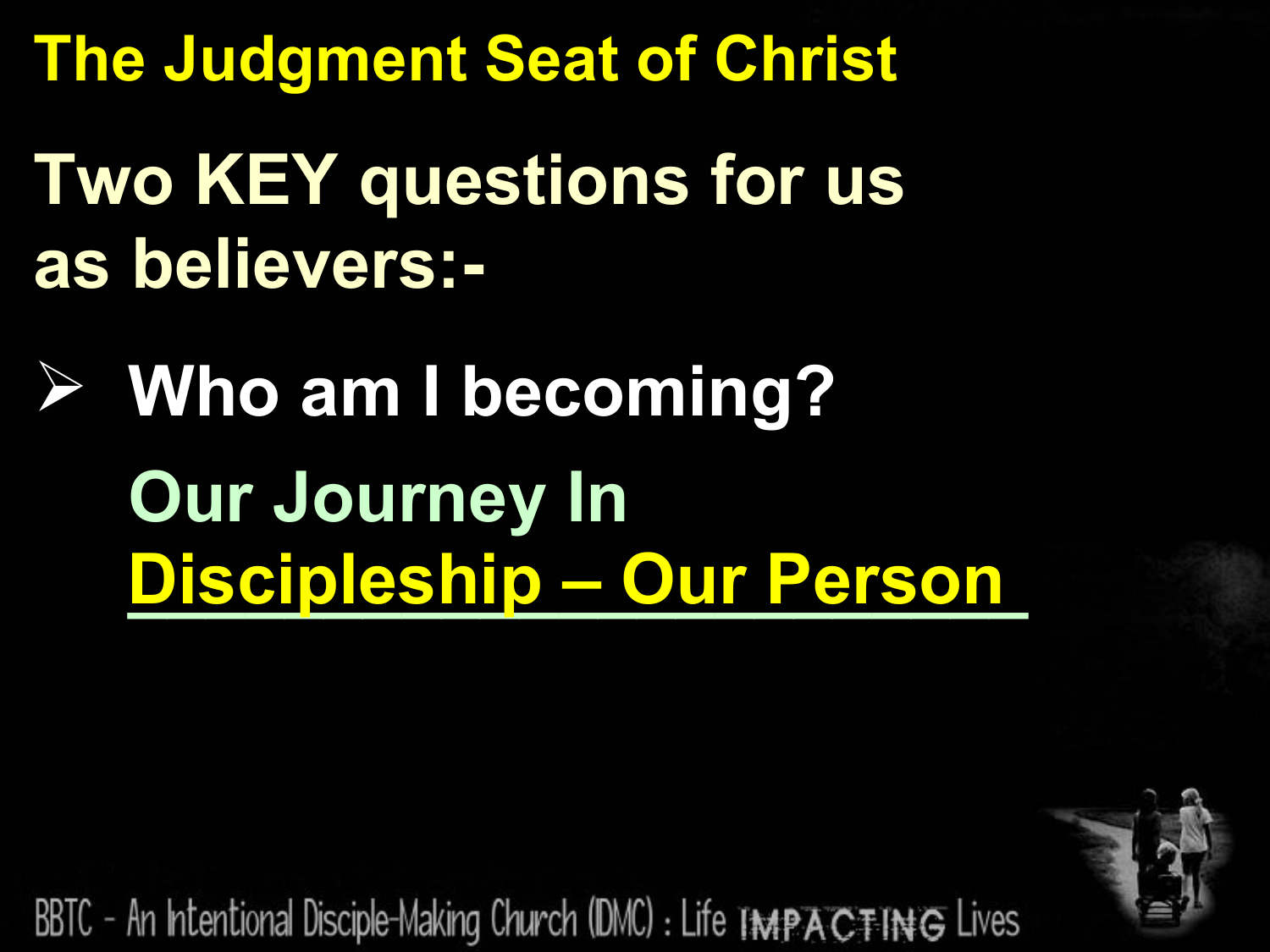**The Judgment Seat of Christ**

### **Two KEY questions for us as believers:-**

### **Am I fulfilling God's call and purpose for my life?**

**Our Journey In Serving God-Our Purpose** 

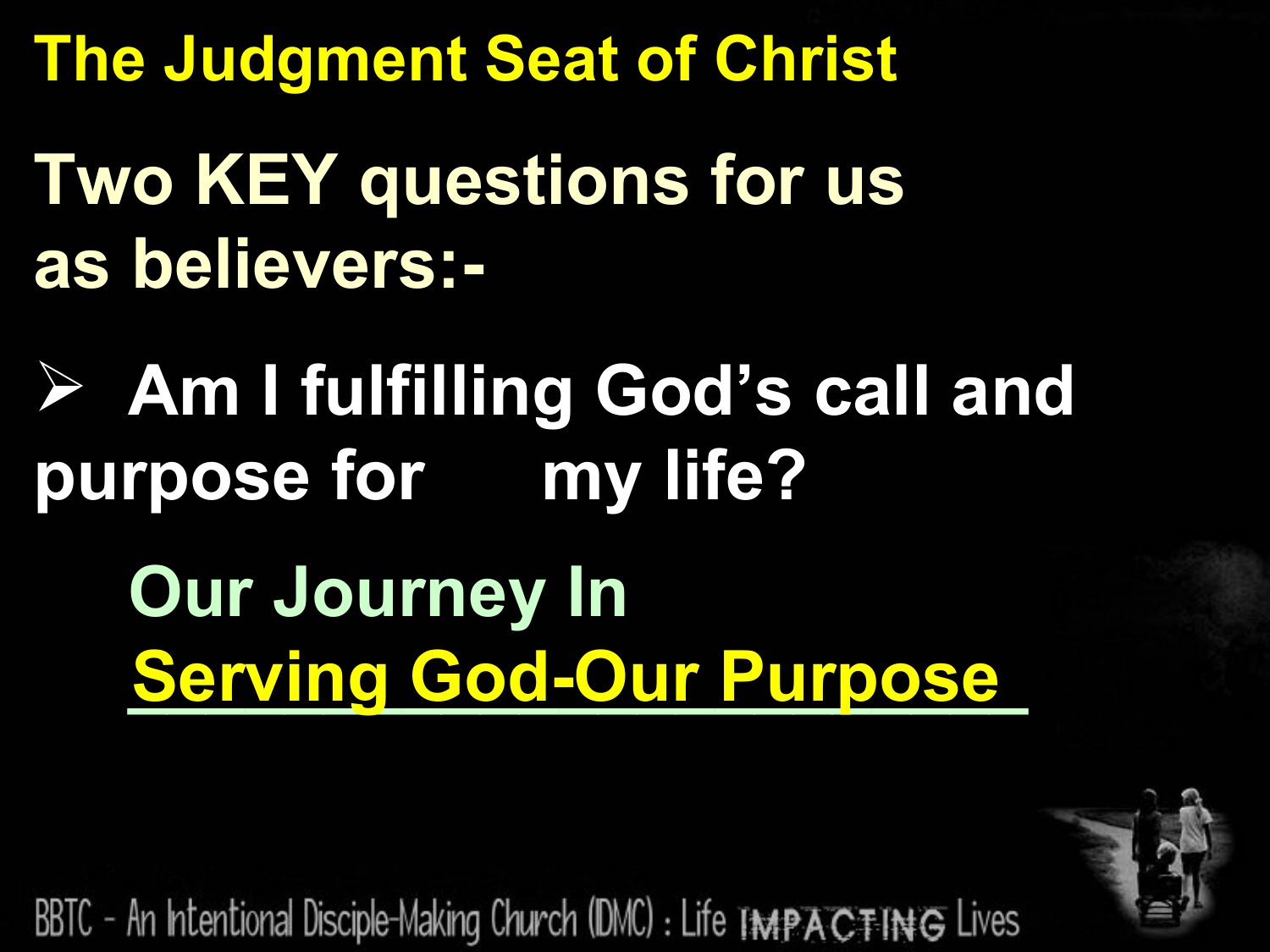### **(A) Our Purpose - Vision**

**We have three \_\_\_\_\_\_\_\_\_ in BBTC VEHICLES to build a DISCIPLE-MAKING CHURCH** 

- **1. The CG (Church-in-Action Group)**
- **2. Equipping Tracks - Ongoing**
- **3. Mentoring Relationships - Today's Topic**

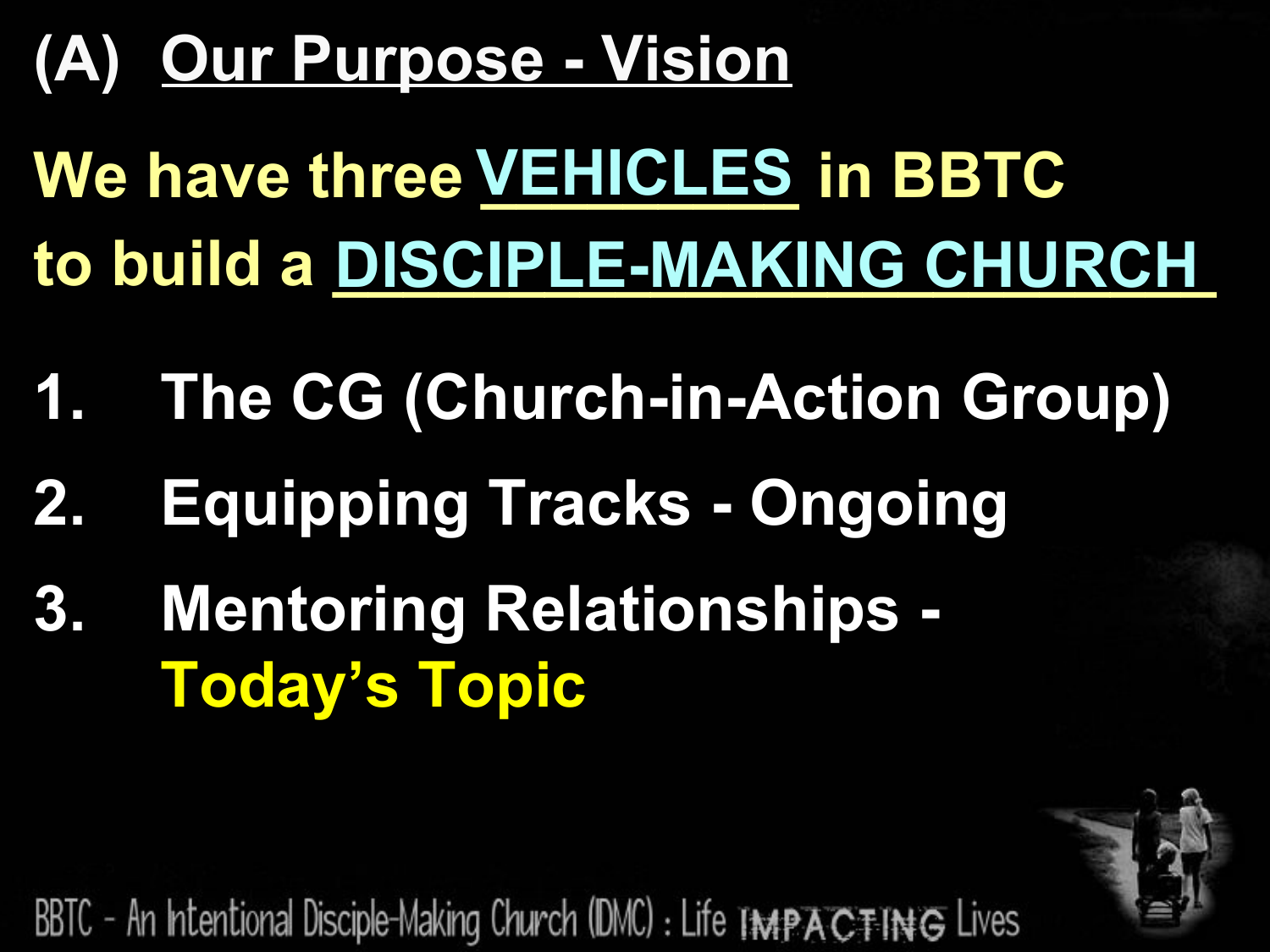#### **YOU - the believer INPUT OUTPUT Evangelize Serve via 3 Vehicles : (1) The C G (2) Equipping Tracks (3) Mentoring Relationships Intentional DISCIPLESHIP in BBTC updated EQUI P EDIFY Disciple Another Missions**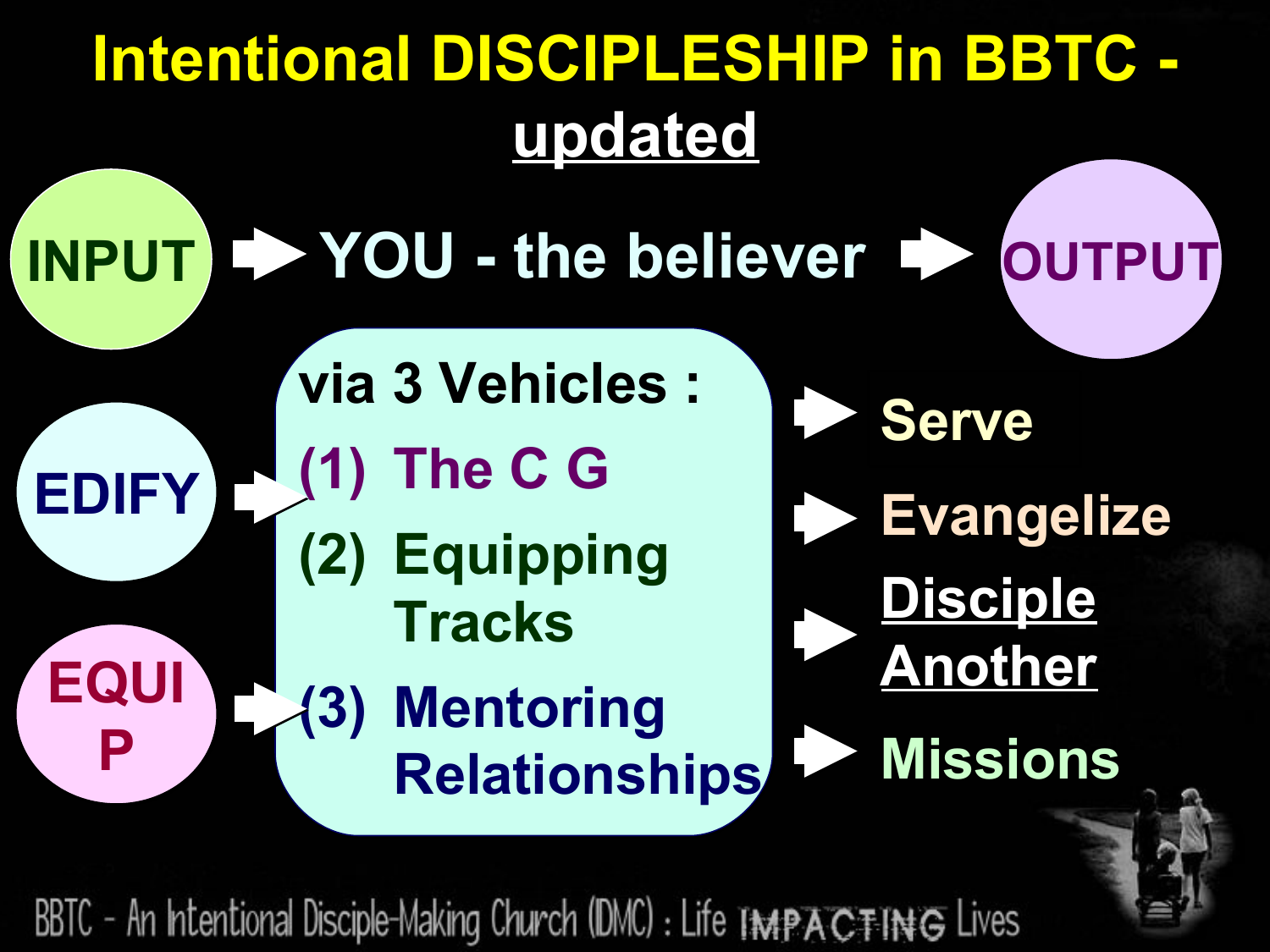### **(i) Biblical Basis of a Mentoring Relationship**



#### **Jesus Christ - the Twelve Disciples - the Three**

#### **Paul - Timothy - Faithful Men - Others**

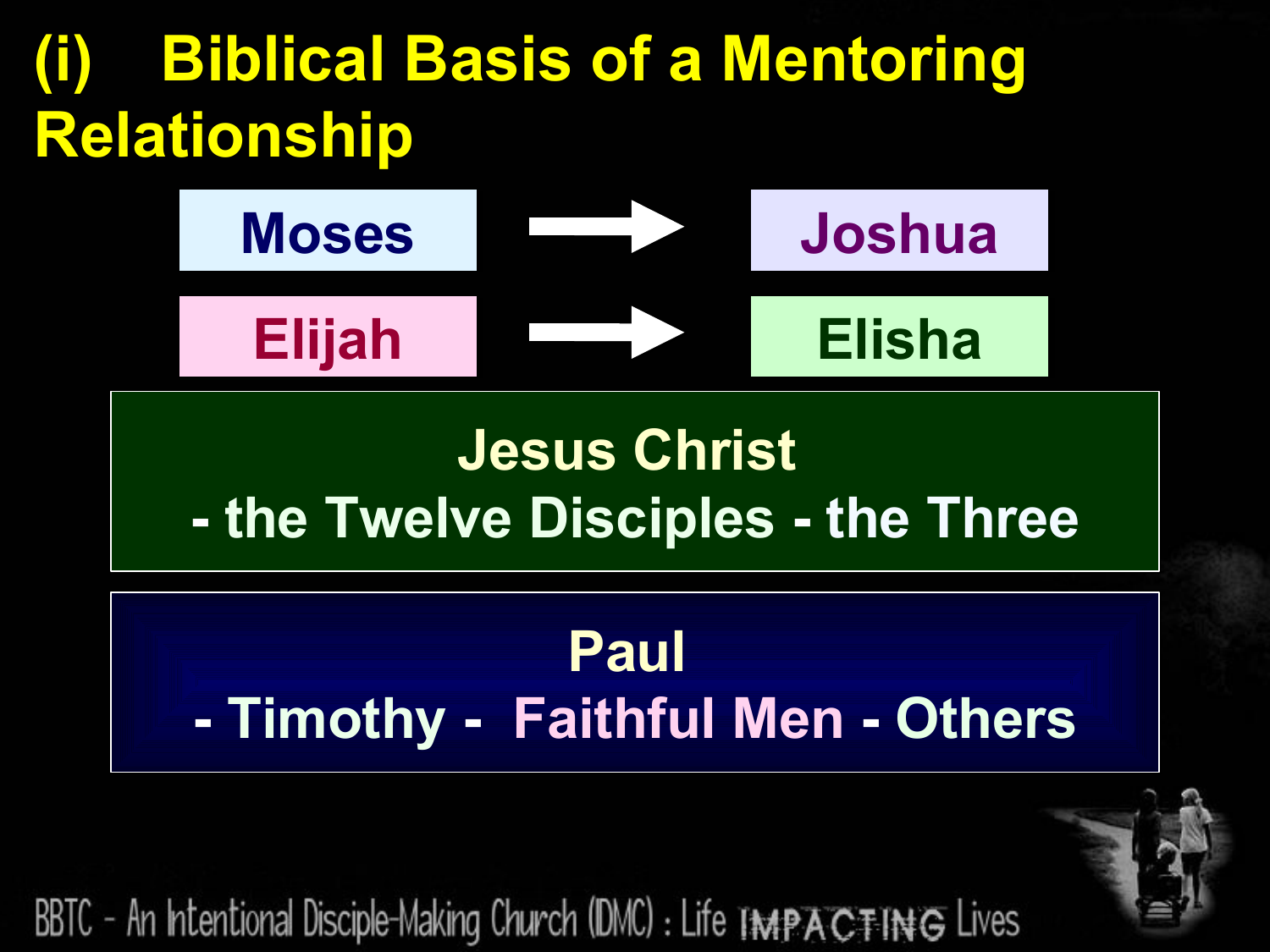**(ii) What is a Mentoring Relationship? i.e. the mentor INVEST a part of his life to \_\_\_\_\_\_\_\_ and \_\_\_\_\_\_ another life Influence Impact It is a relationship whereby one person**

> **This mentoring has the aim of the mentoree becoming/maturing as a \_\_\_\_\_\_\_\_\_\_\_\_\_\_\_\_. Disciple of Christ**

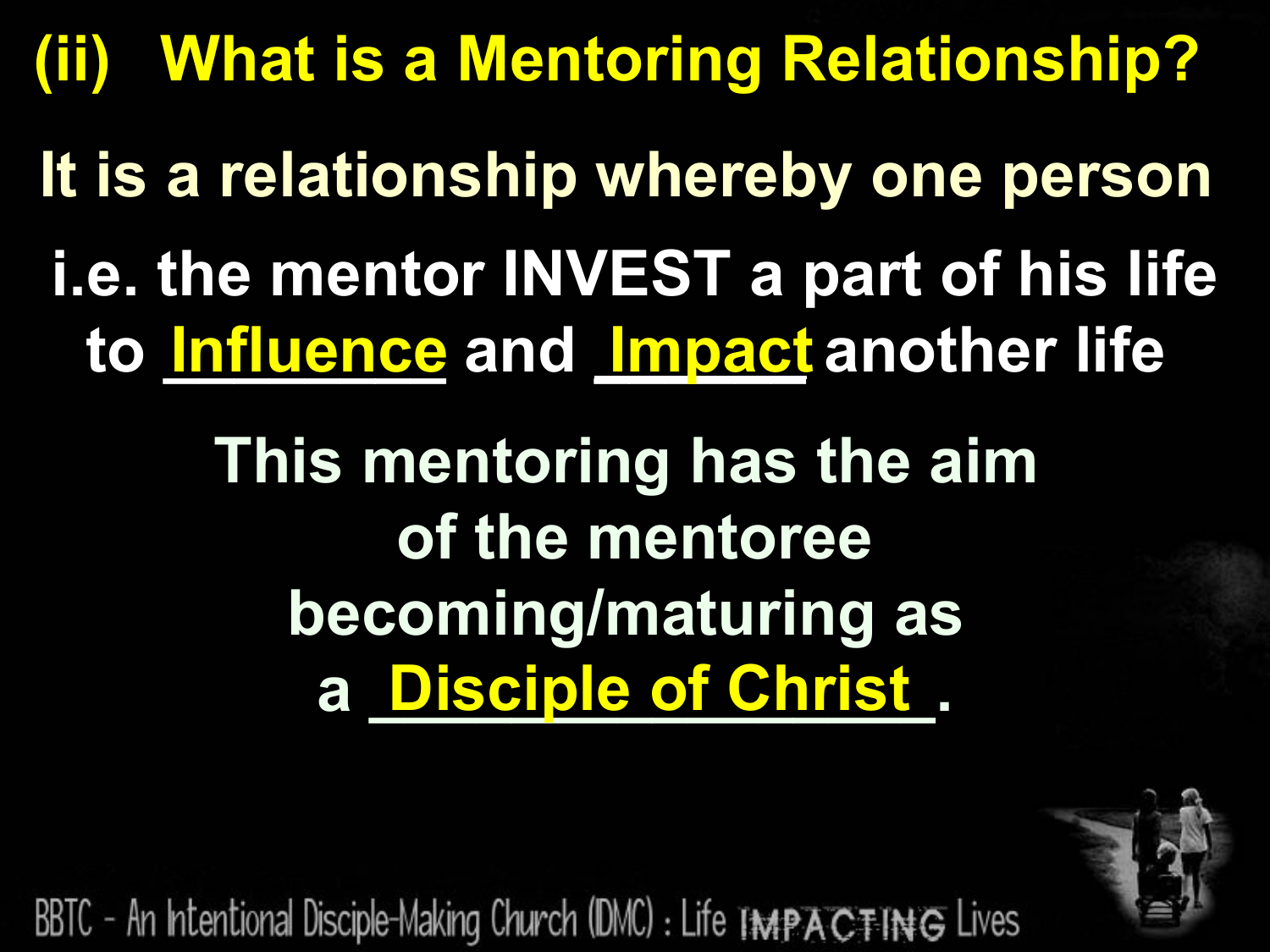### **Profile of Disciples of Christ Journey in Discipleship**

| <b>True</b>        | <b>Overcoming</b>      | <b>Overcoming</b> |  |
|--------------------|------------------------|-------------------|--|
| <b>Worshippers</b> | <b>Sins</b>            | the world         |  |
| <b>Growing in</b>  | <b>Growing in love</b> | <b>Overcoming</b> |  |
| <b>Faith</b>       | for God                | the evil one      |  |
| <b>Maturing</b>    | <b>Overcoming</b>      | <b>Walking</b>    |  |
| into Christ        | Sin - the self         | in                |  |
| <b>likeness</b>    | <b>life</b>            | <b>Obedience</b>  |  |

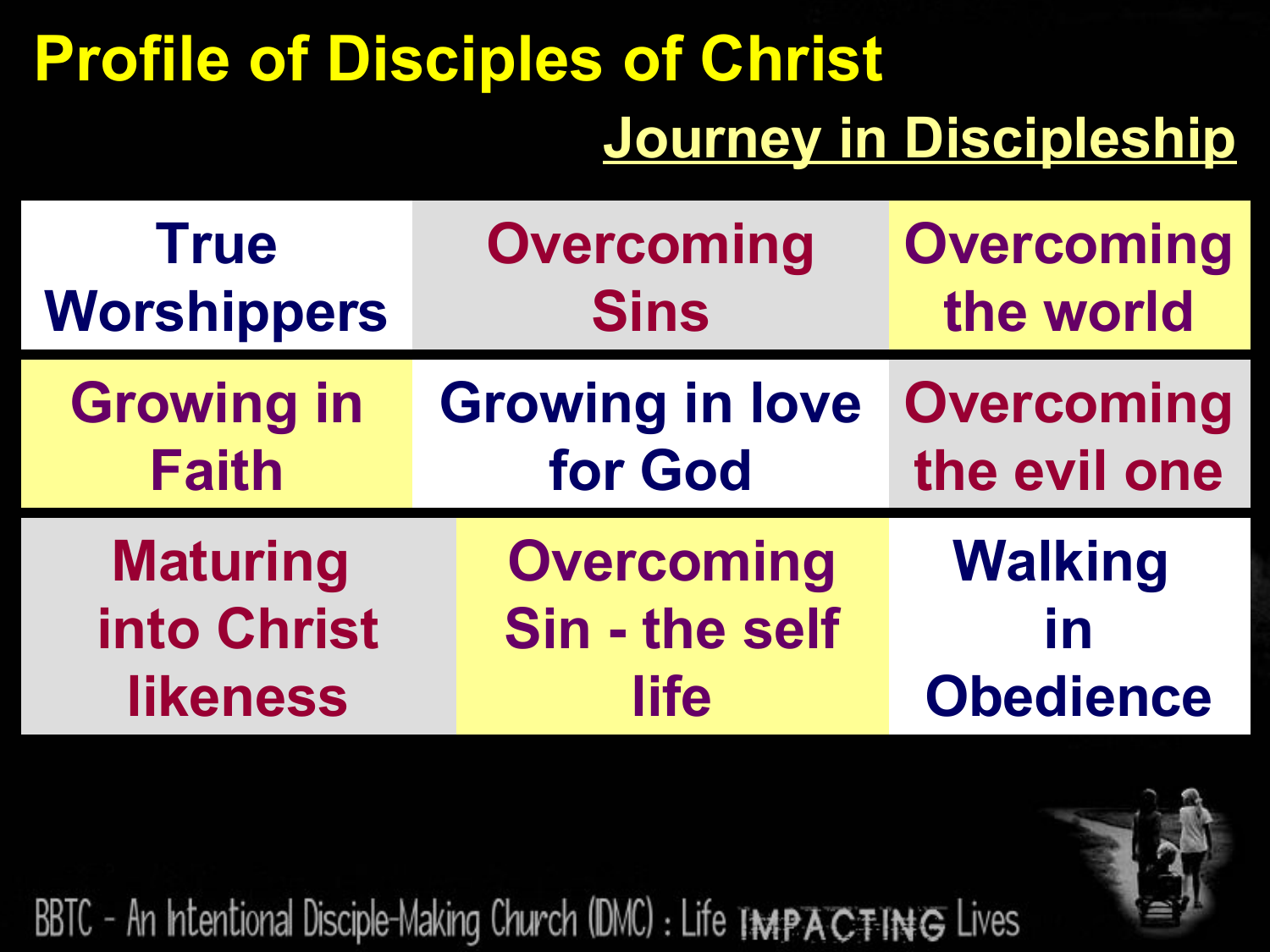**Profile of Disciples of Christ Journey in Serving God Filled – Anointed with the Spirit Rooted**<br> **the Spirit Disciples** *the Let* **the Word Setting the Serving the Lord captives free - deliverance Committed to local Church - BBTC Love for brothers and sisters reaching out to the unsaved-Bring salvation Healing The Sick Making Disciples**

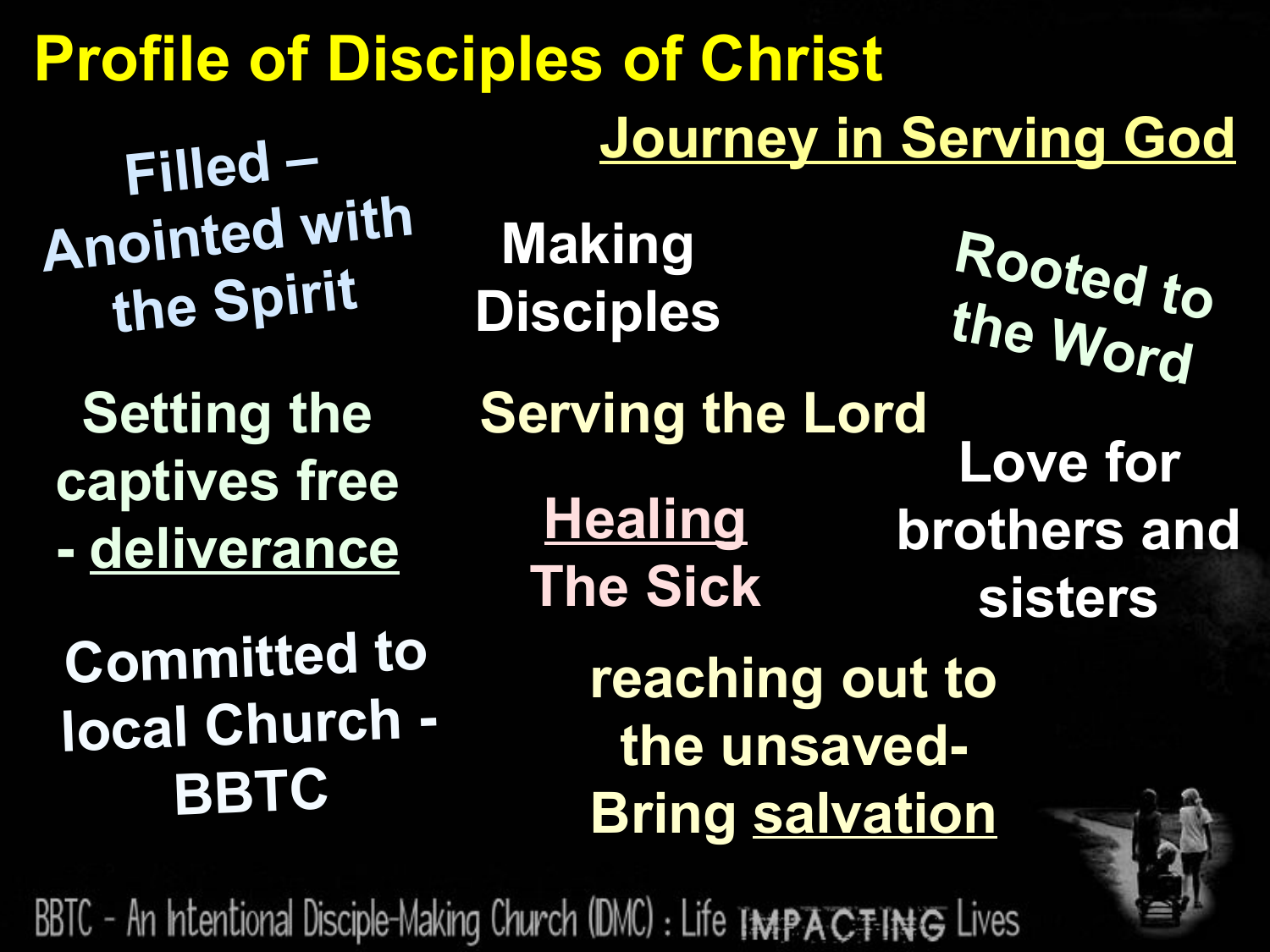#### **(iii) The Mentor - Discipler**

**a. There is no perfect mentor. b.There is a range of mentoring :- From Passive to Intensive From Less Deliberate to More Deliberate**

**Mentoring Relationships vary and function along a continuum**

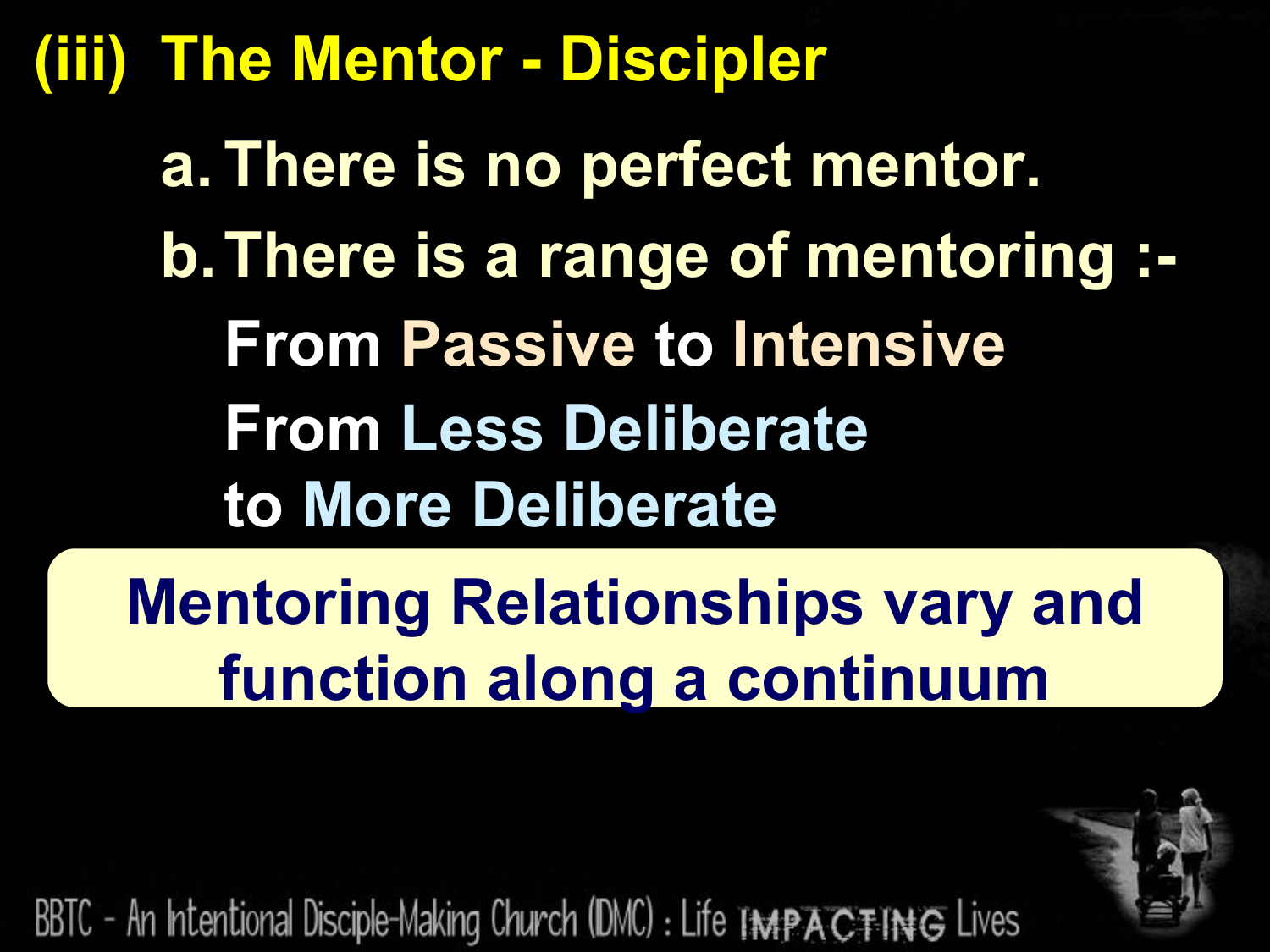# **Model**

### **1. The Mentor - Model - a living personal example for life, ministry and career.**

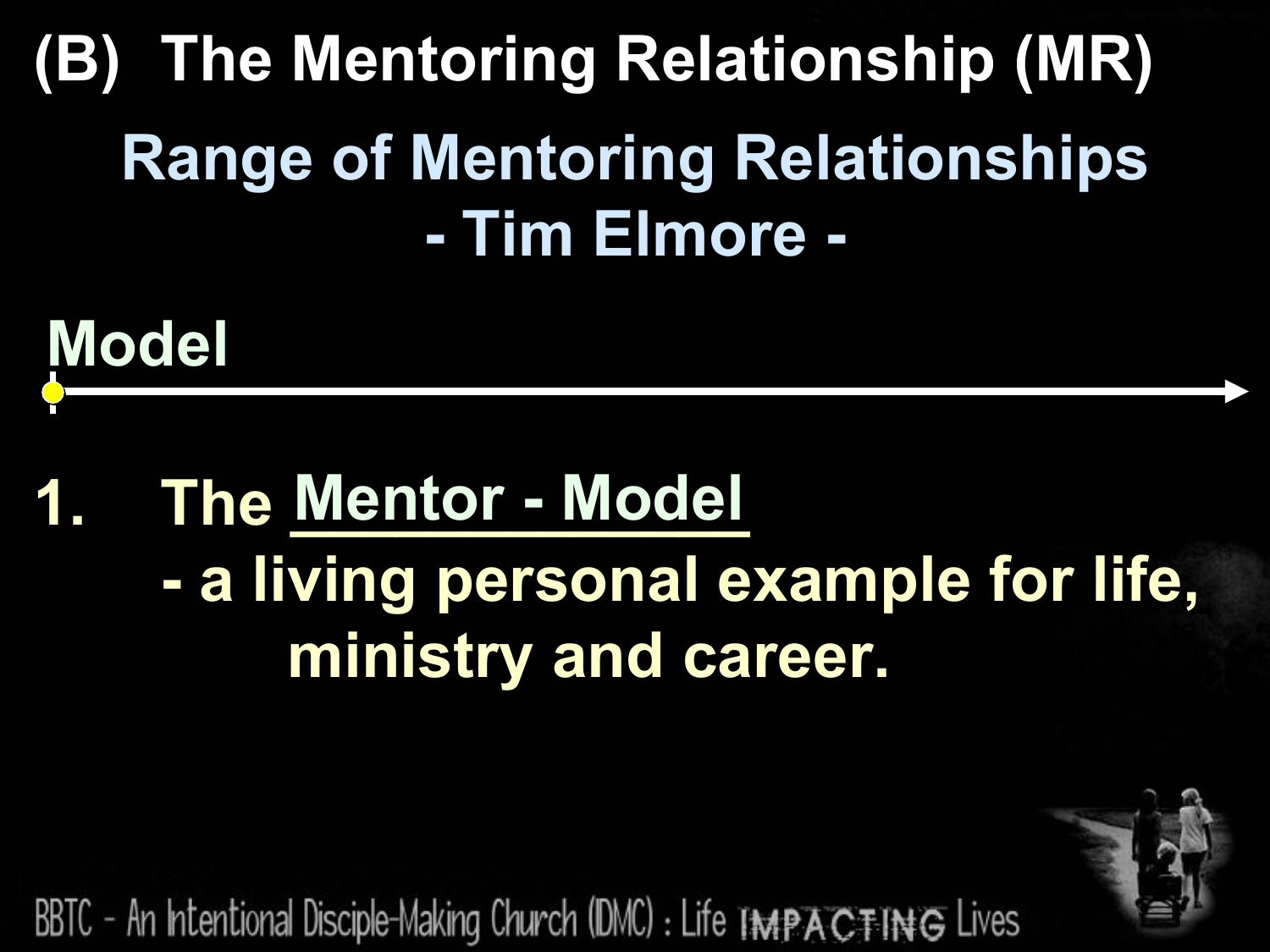- **Model Sponsor**
- **2. The Mentor Sponsor - guidance, protection, network**
	- **for contacts and resources.**

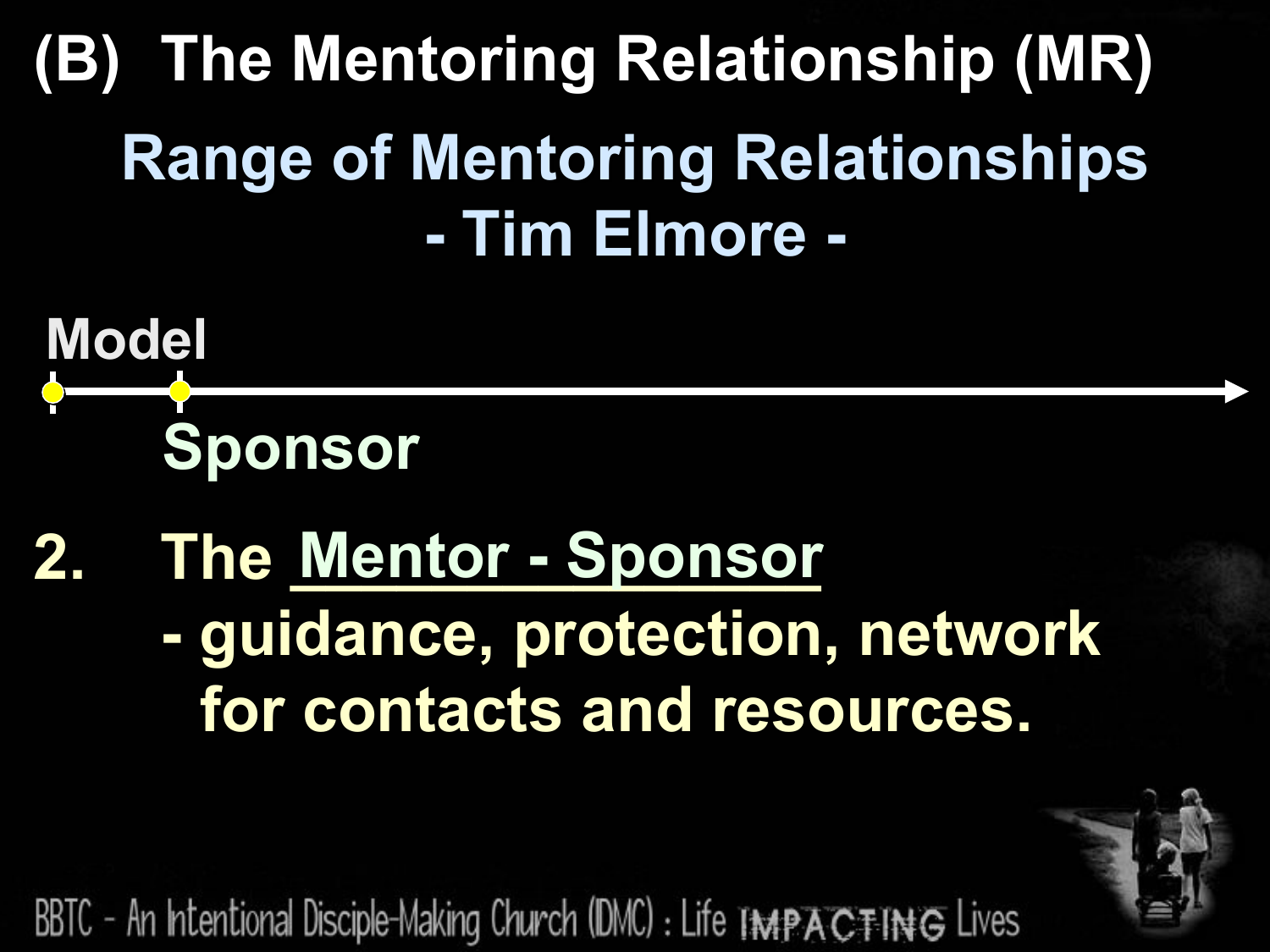- **Model TeacherSponsor**
- **3. The Mentor Teacher - knowledge and understanding on the specific subject.**

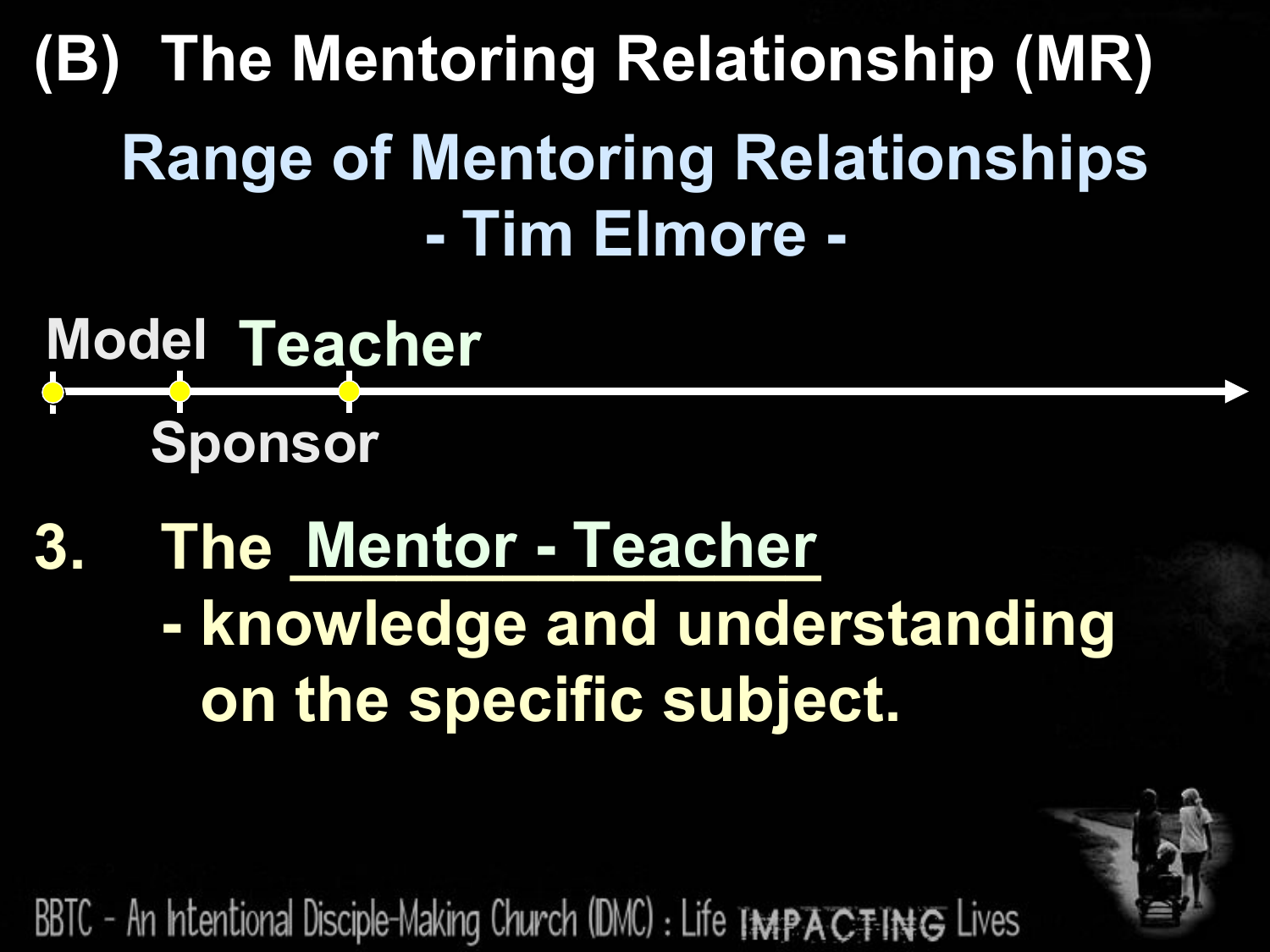

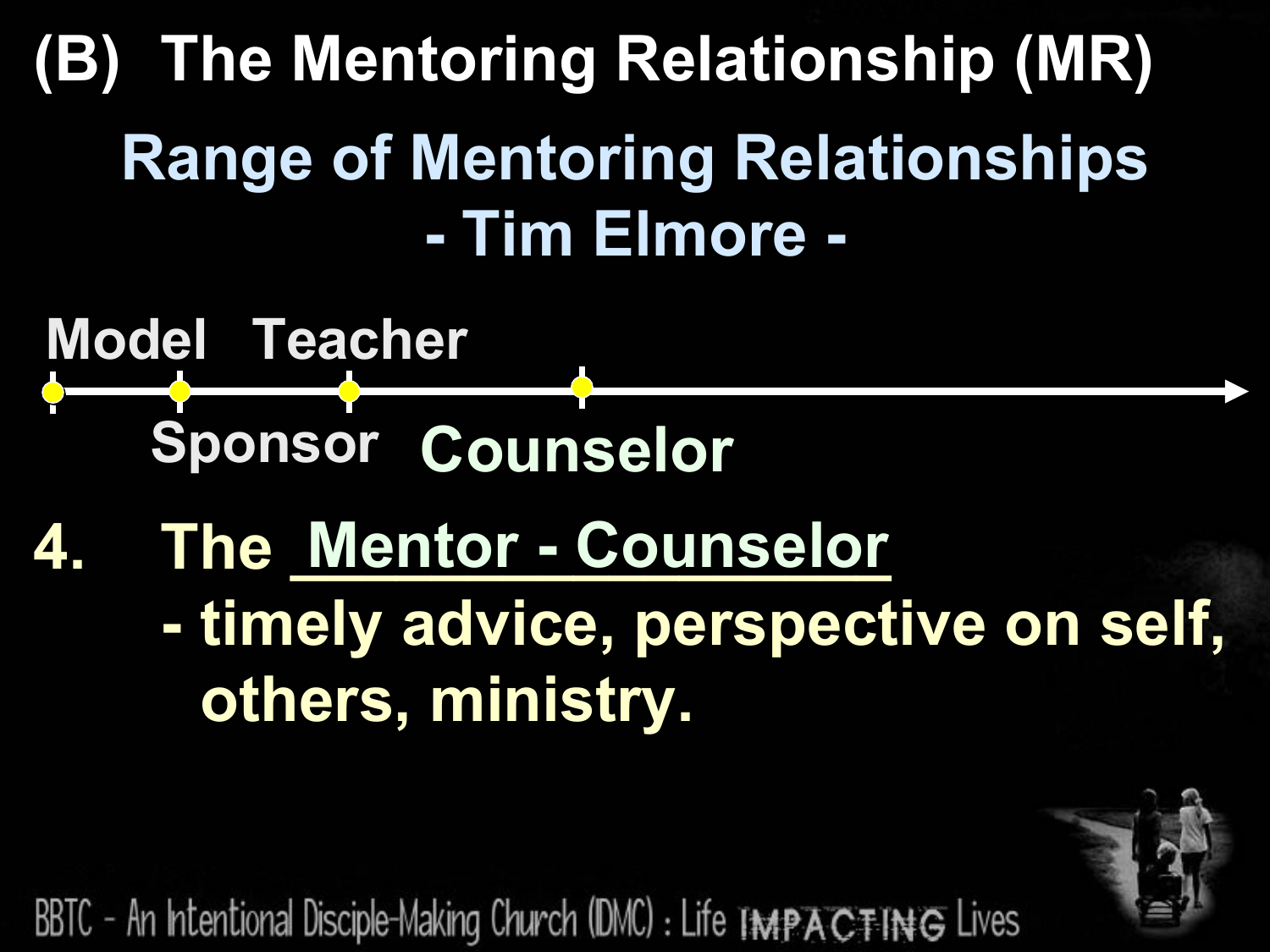

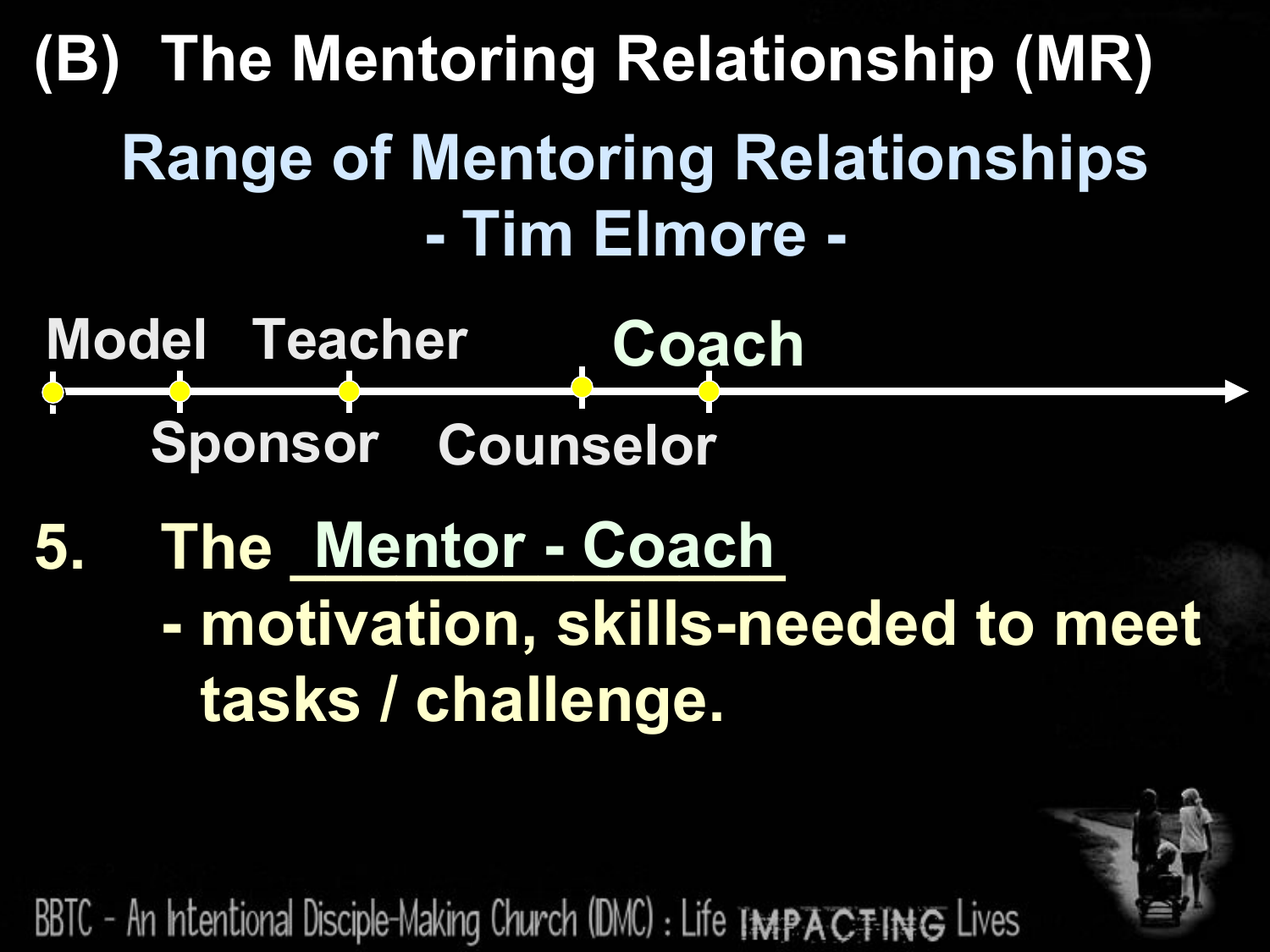

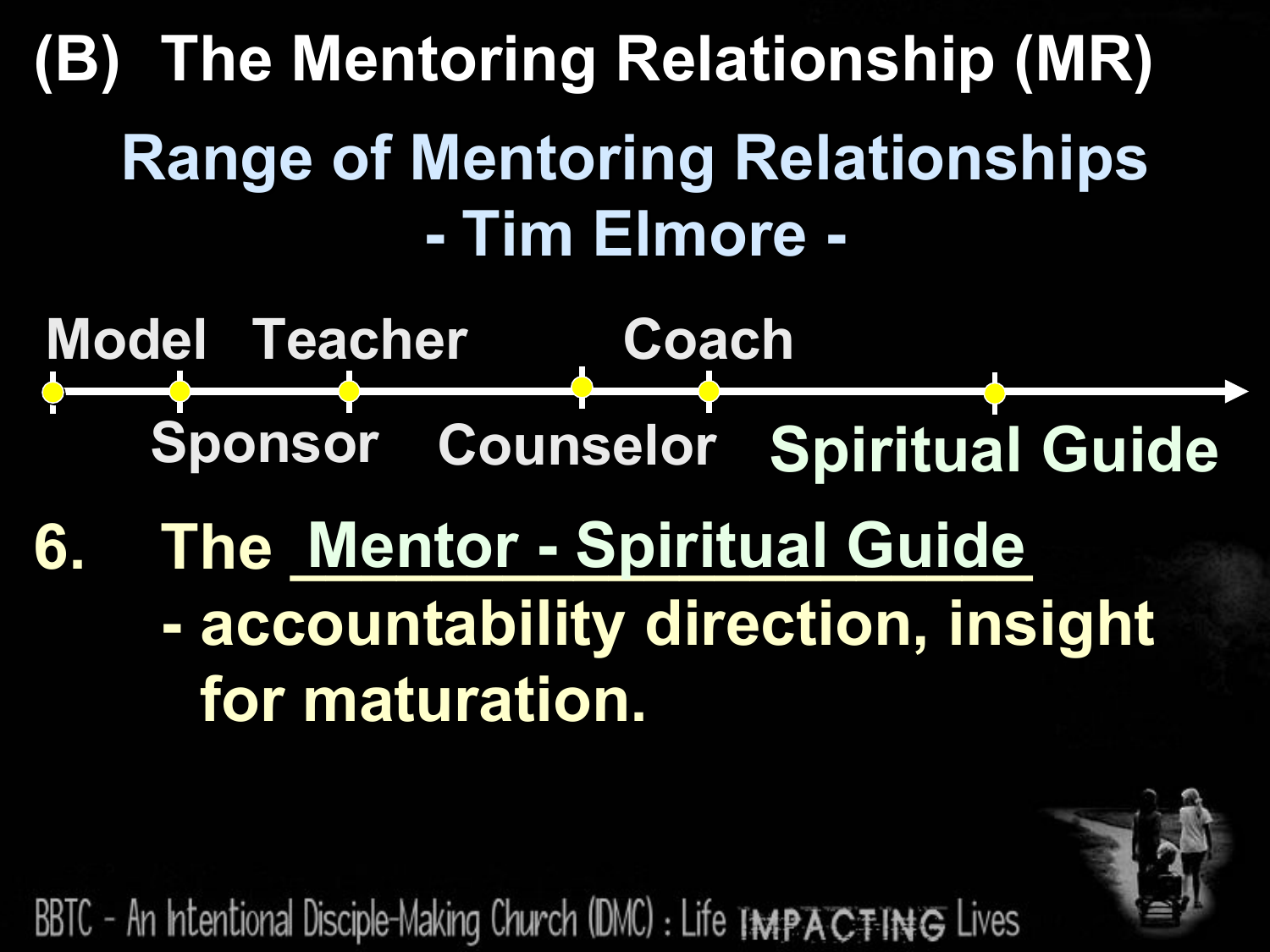

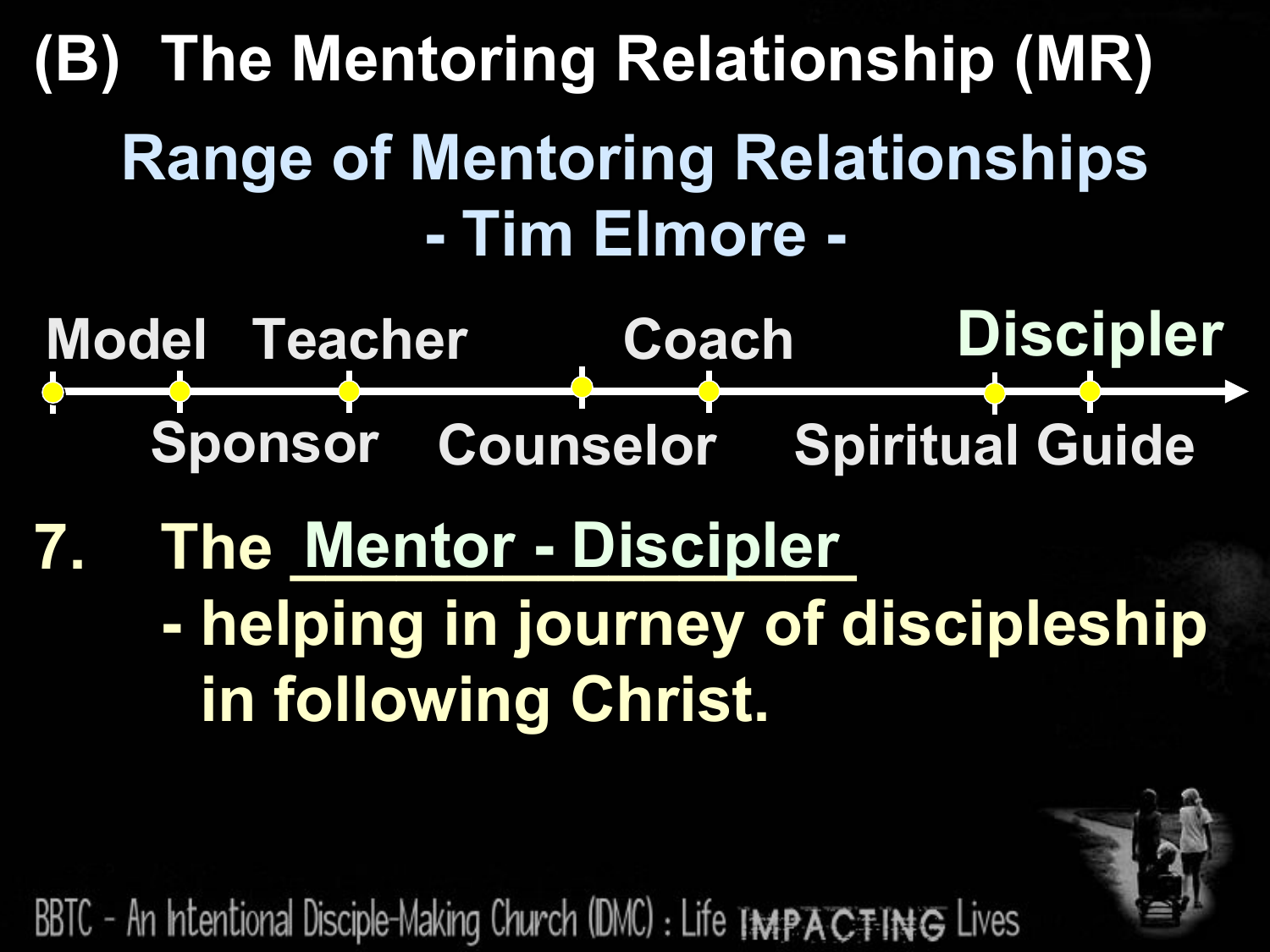

## **from PASSIVE to INTENSIVE from LESS DELIBERATE to MORE DELIBERATE**

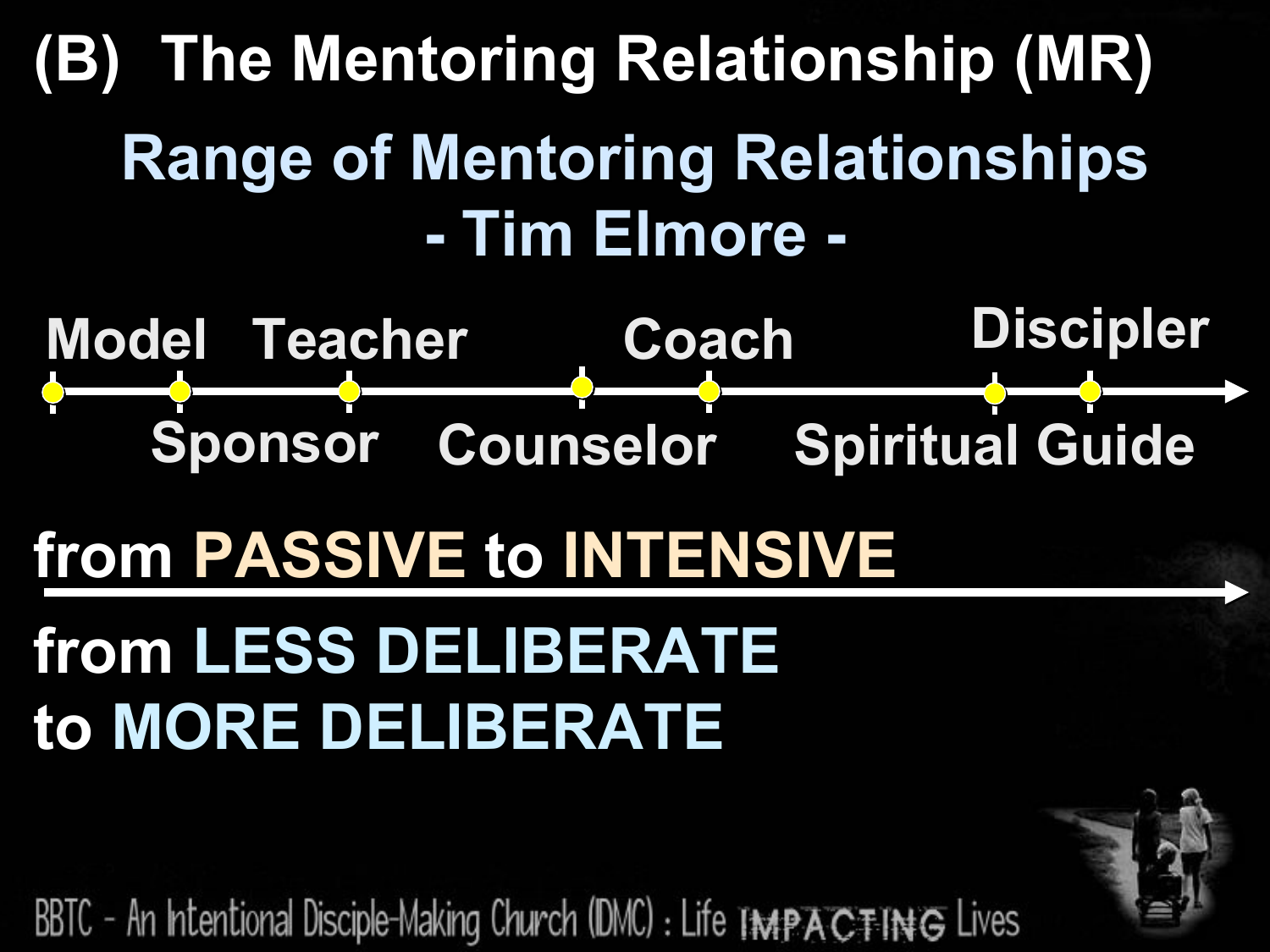#### **(iii) The Mentor - Discipler**

**c. Mentors invest, influence and impact the mentoree's life.**

**They "ADD VALUE" to the particular aspect of the mentoree's life for that season.**

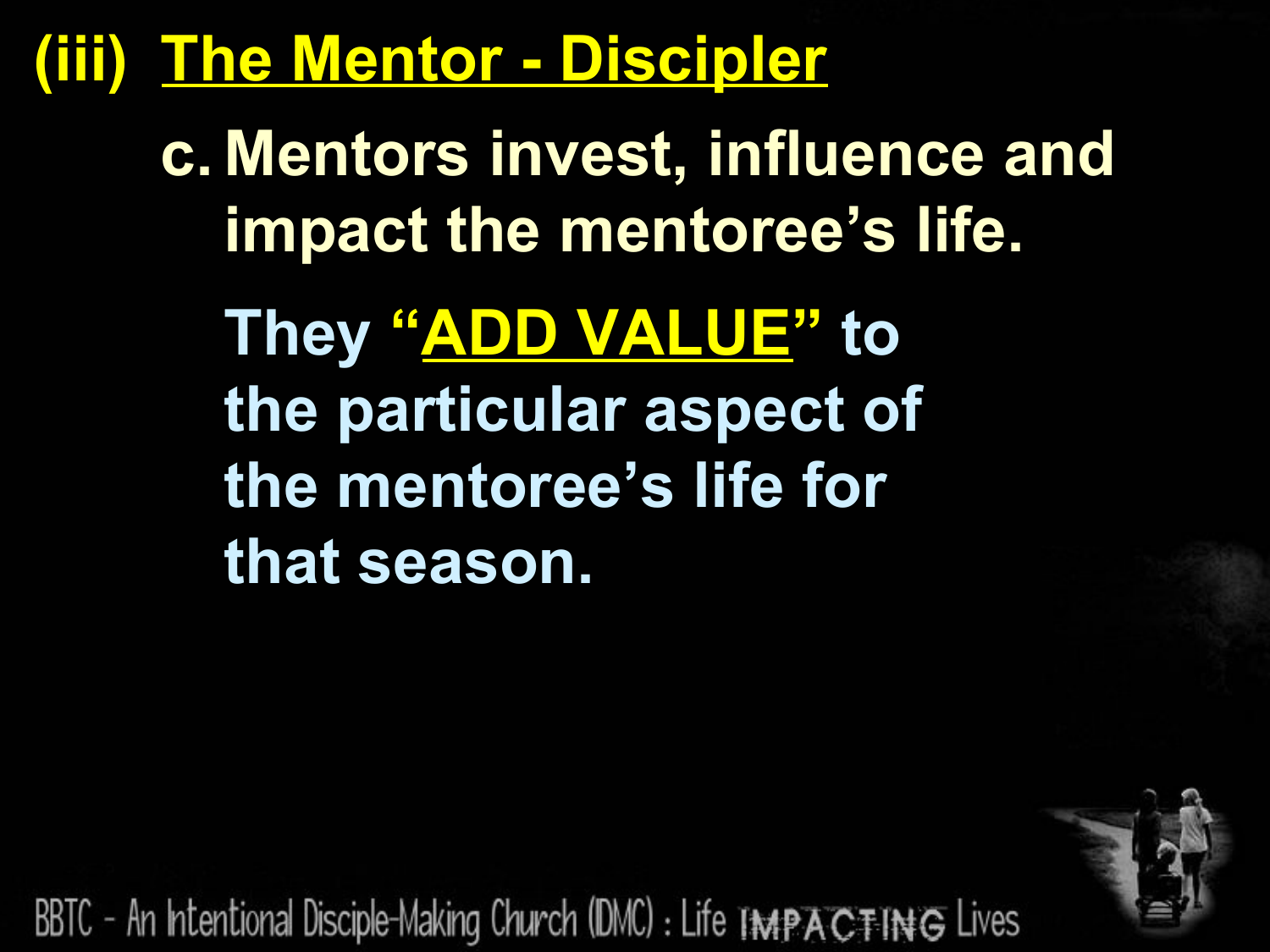#### **(iv) The Mentoree**

**a. A mentoree is someone who will \_\_\_\_\_\_\_ himself / herself posture to** <u>Learn</u> and to **<u>receive</u>** from **the mentor, inputs into areas of his life and ministry.**

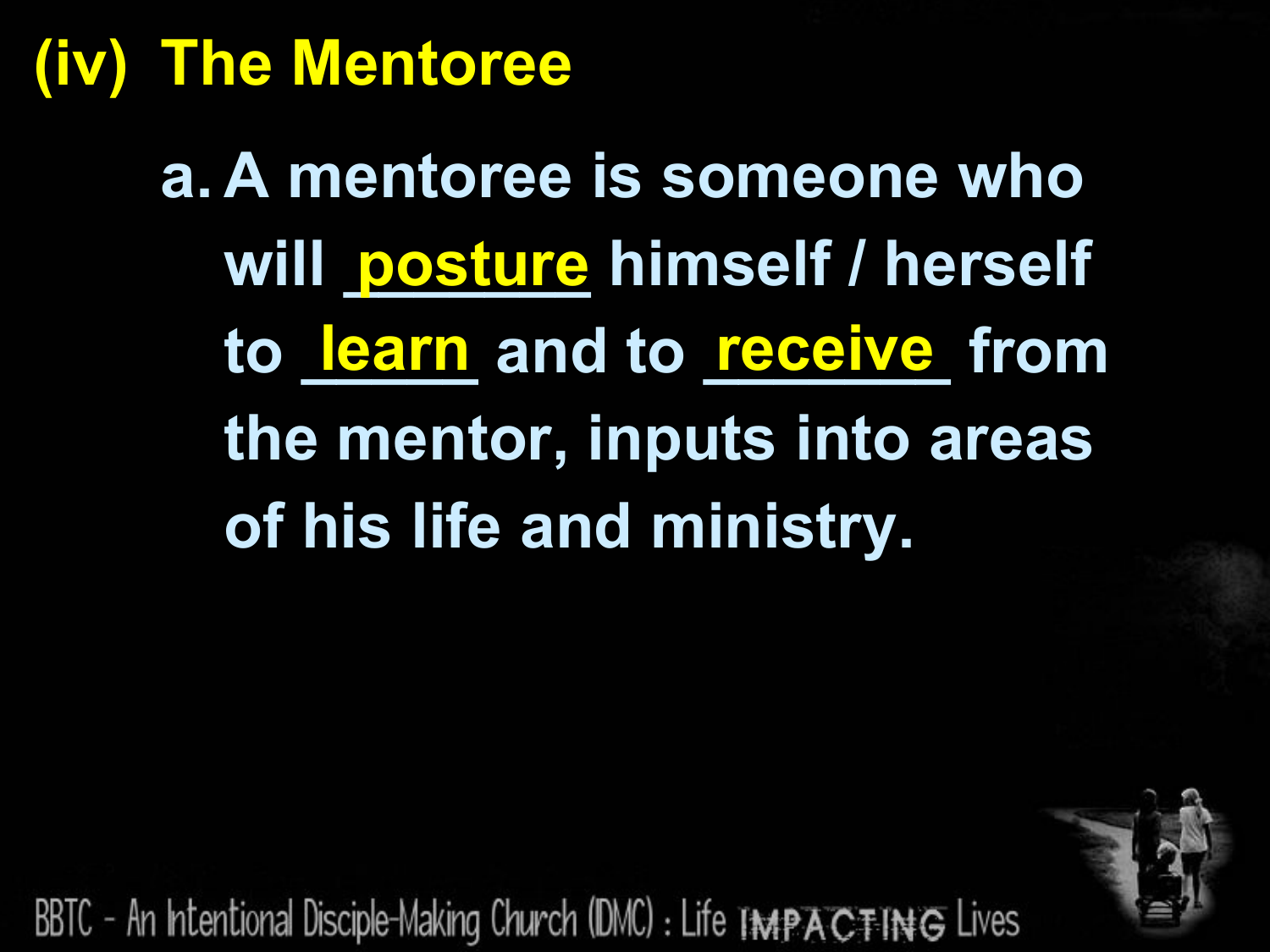#### **(iv) The Mentoree**

## **b.A mentoree may have different** mentors for different " NEEDS " **of his life.**

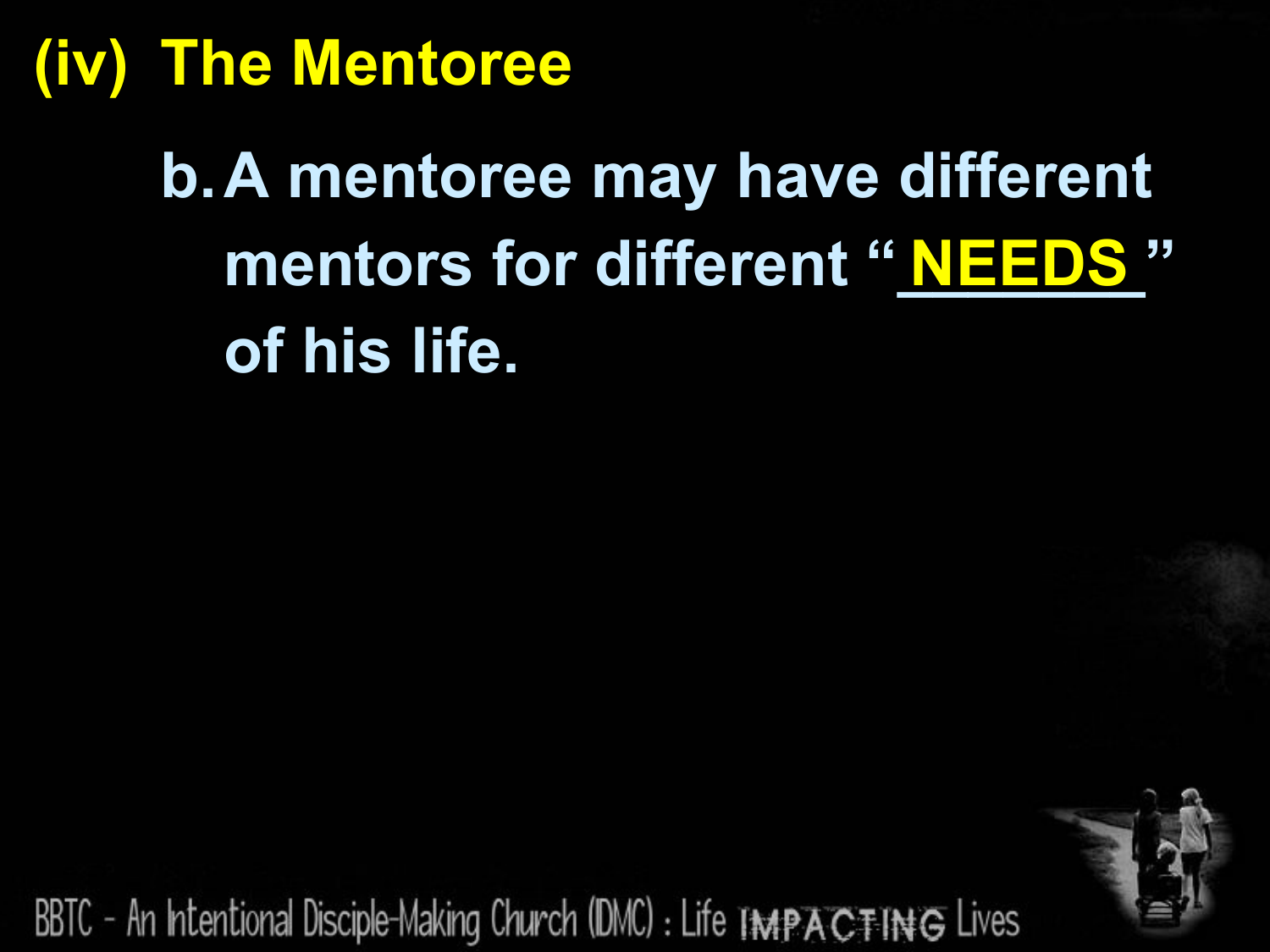#### **Benefits of Having a Mentor**

# **You may be good and even better than everyone else. But without a coach-mentor, you will never be as good as you could be.**

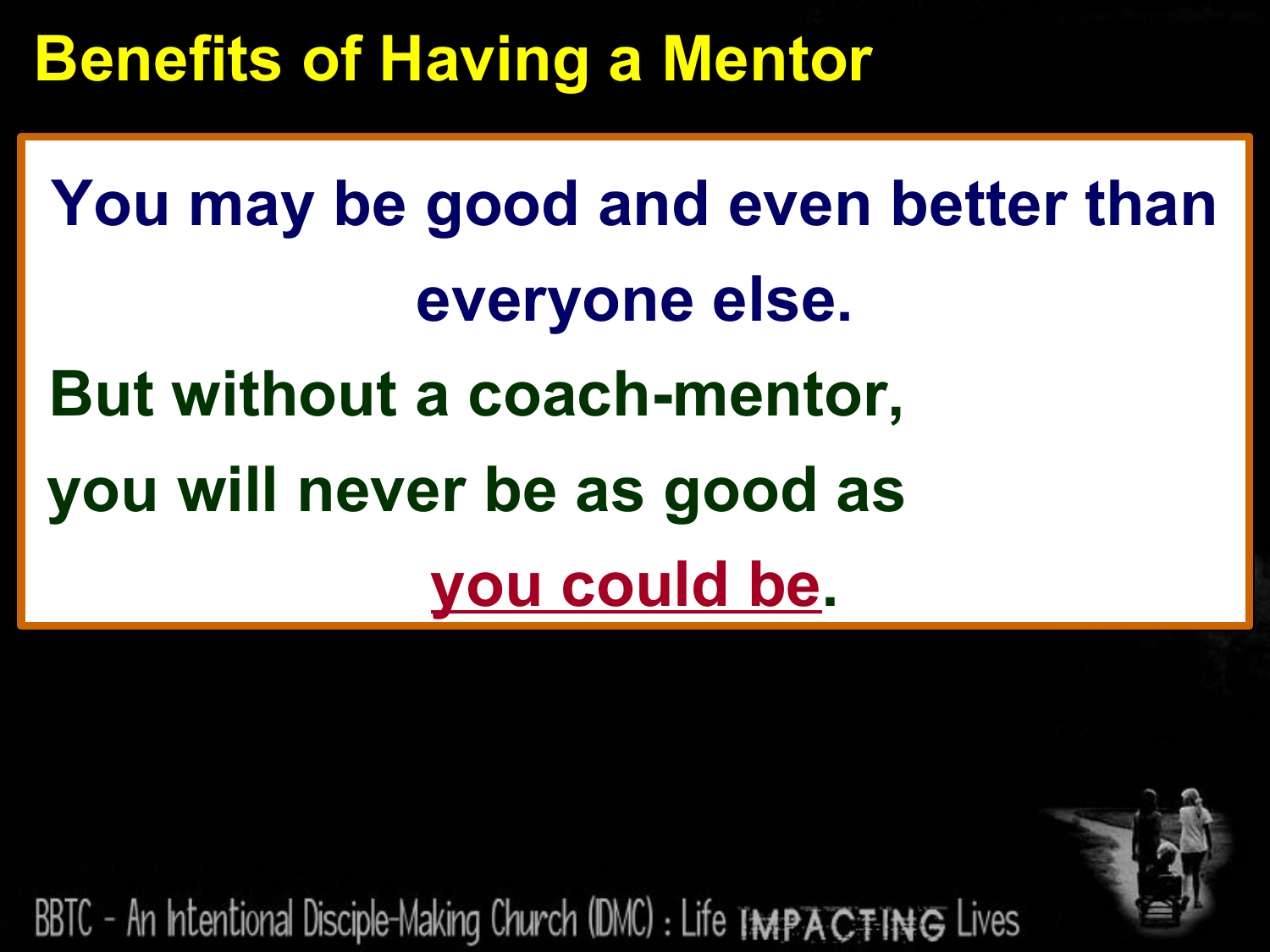#### **Benefits of Having a Mentor**

**I can go farther and faster with someone coaching me than I can on my own**

**An effective coach does not need to possess more skills than the person he is coaching. It is what he sees that counts.**

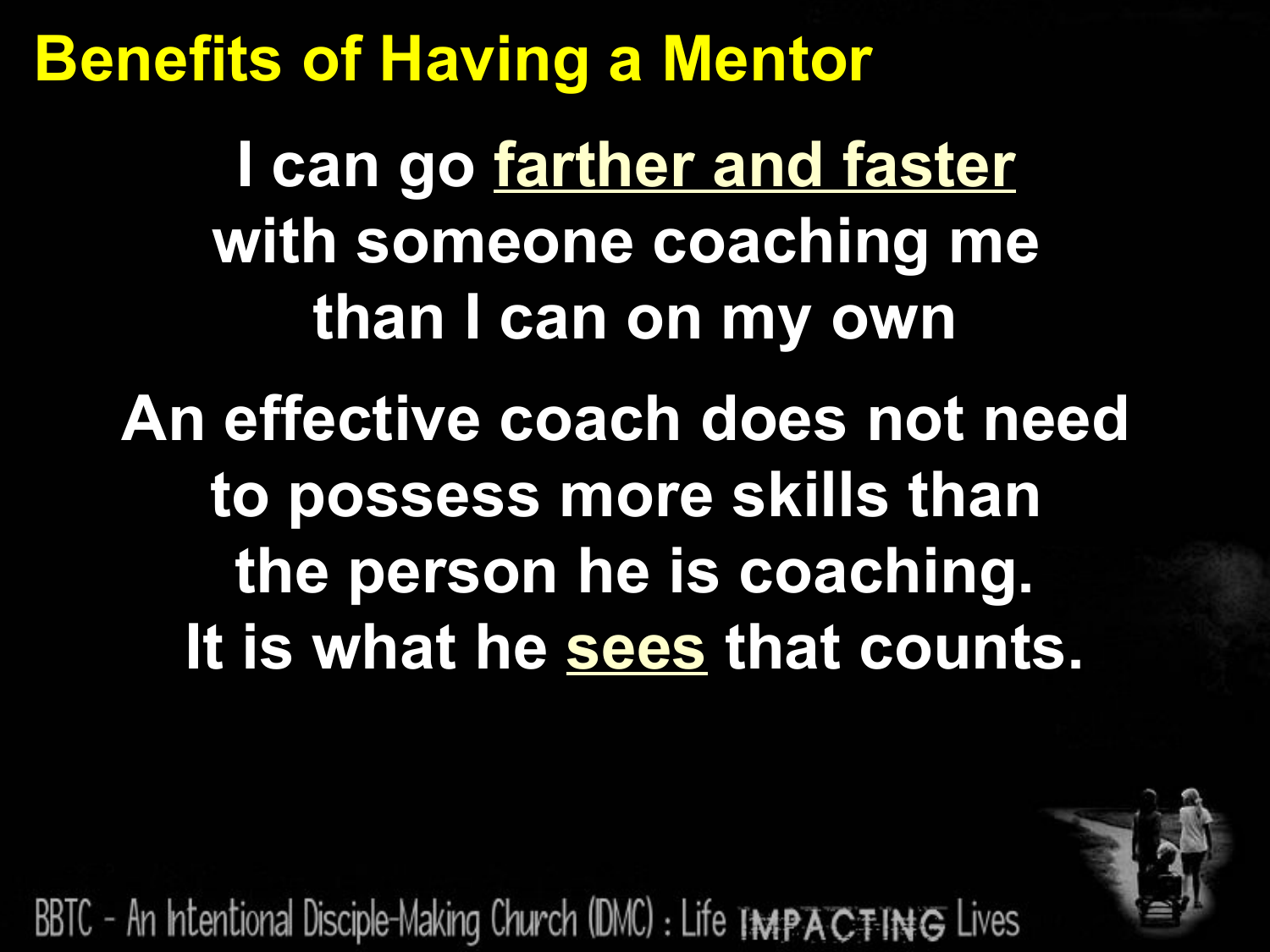**Benefits of Having a Mentor A good coach assess your performance vs your potential**

**Coach = Counselor + Consultant + Mentor**

### **A Coach OBSERVES, INSTRUCTS, INSPIRES.**

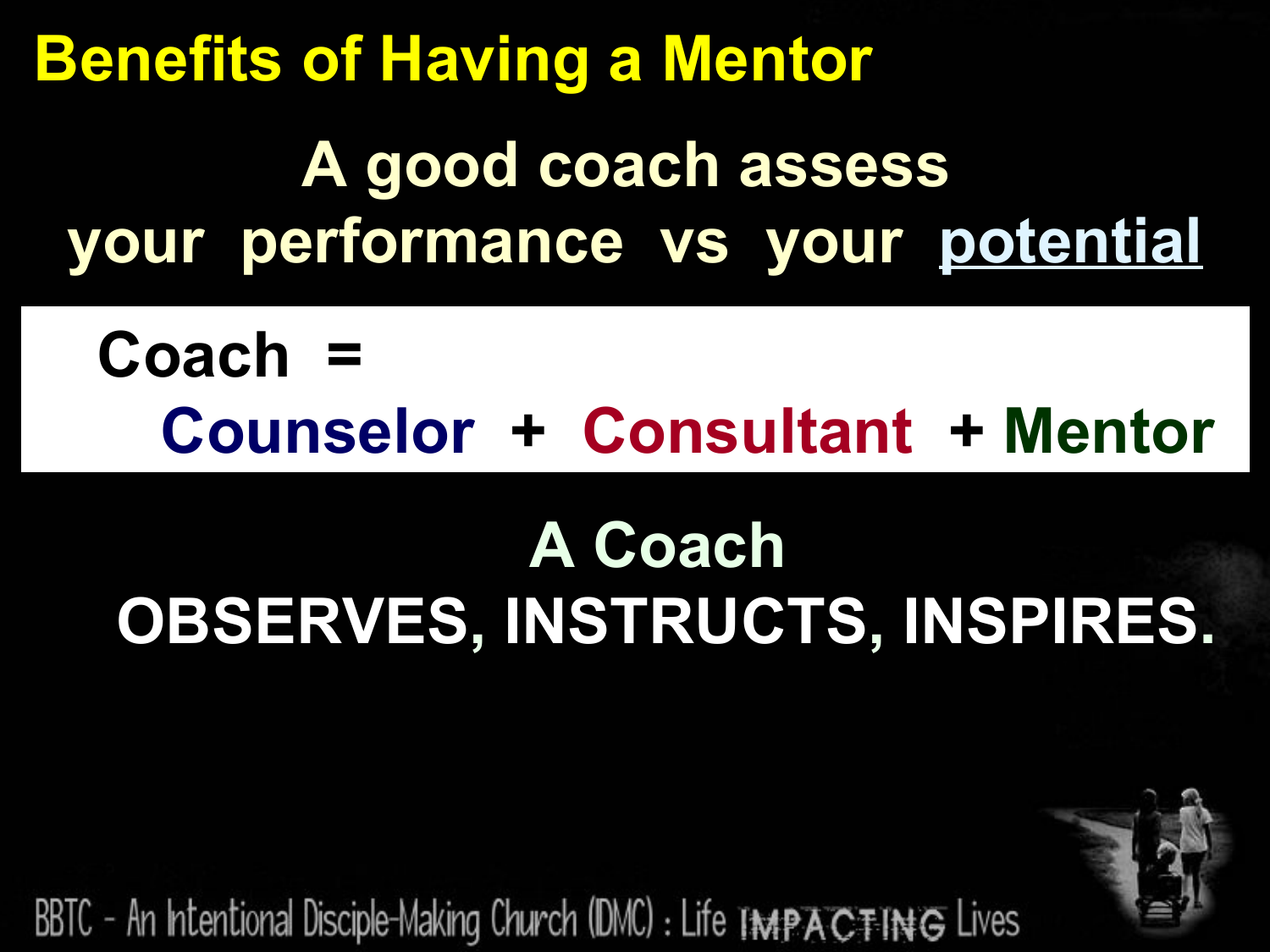**(v) The MR Meeting Agenda Three broad agendas :- (1)Sharing of \_\_\_ and dealing with life \_\_\_\_\_\_\_\_\_\_\_. issues of life**

# **(2) Who am I becoming? Our Journey in Discipleship**

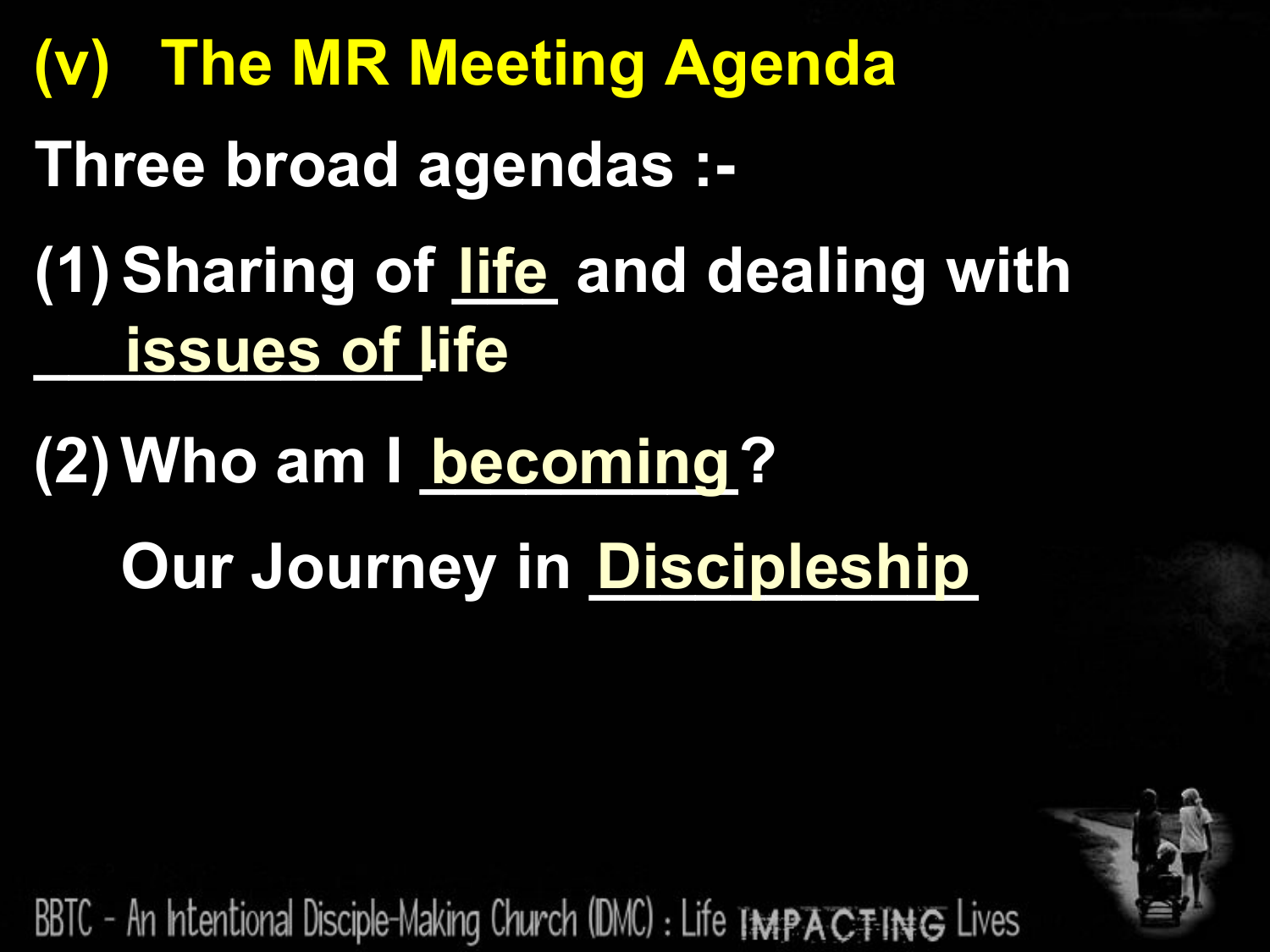**(v) The MR Meeting Agenda Three broad agendas :- (3) Am I fulfilling \_\_\_\_\_\_\_\_\_\_\_\_\_\_\_\_\_\_\_ God's call and purpose for my life? The entire process must be Rooted in the WORD** and **Led by the \_\_\_\_\_\_\_\_\_\_\_ HOLY SPIRITOur Journey in Serving the Lord.** 

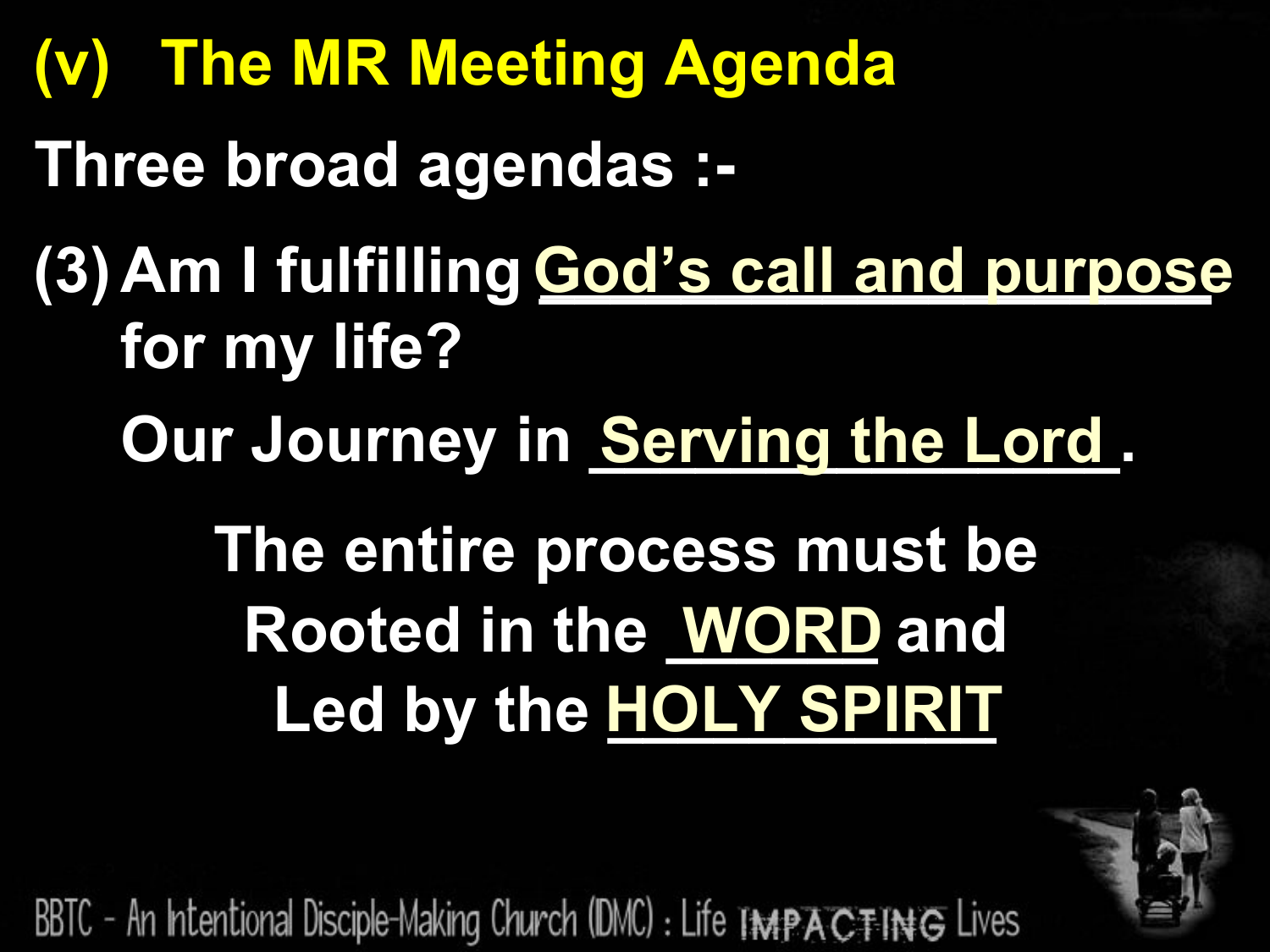### **(1)Sharing of \_\_\_ and dealing with life\_\_\_issues of life**

- **This agenda will take up the bulk of the first few meetings.**
- **Subsequent meetings will be merely updates.**
- $\div$  **Issues of life of the mentoree are shared, discussed and dealt with accordingly.**

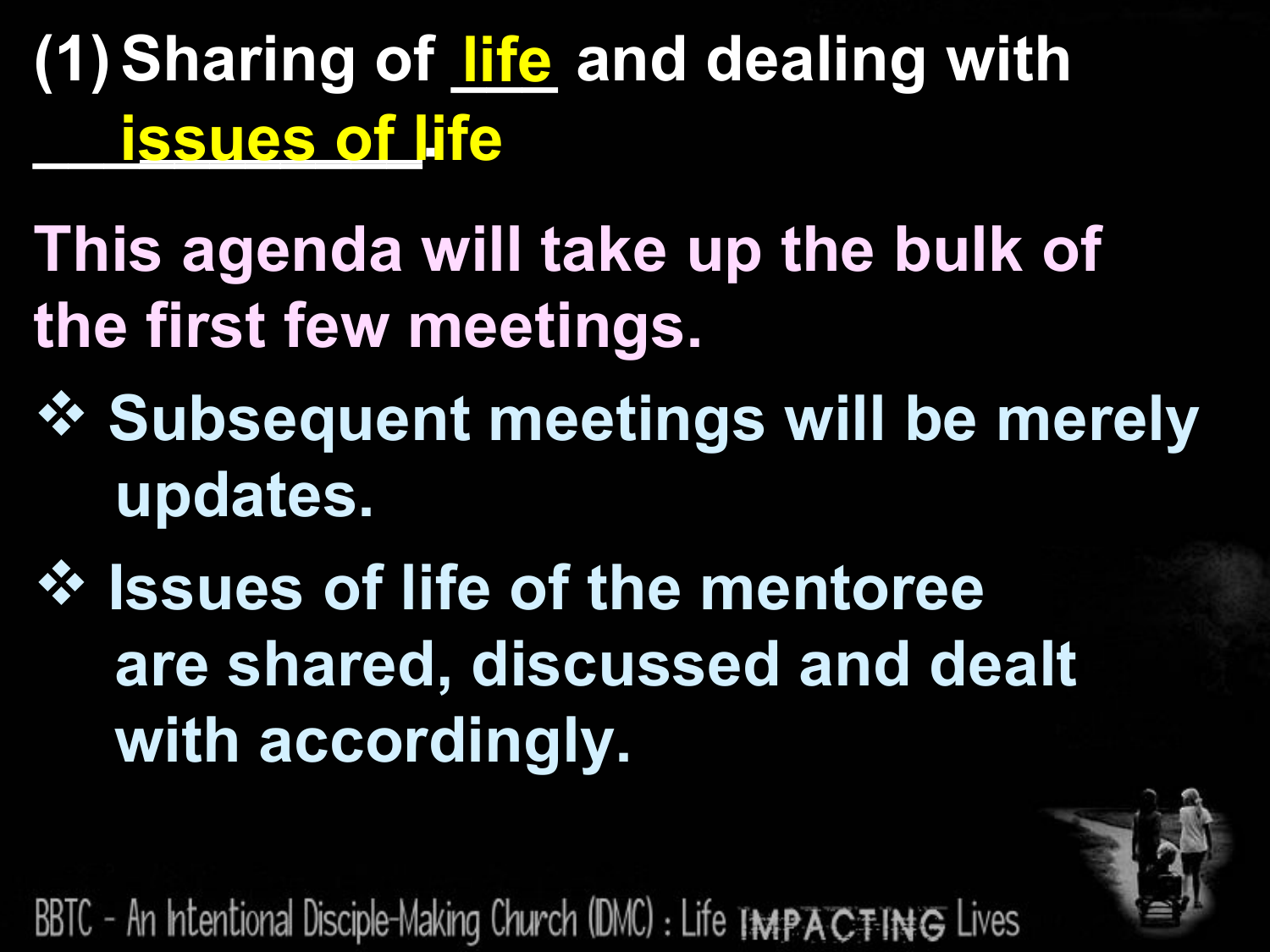### **(1)Sharing of \_\_\_ and dealing with lifeissues of life**

**Managing Finances Struggle with pornography Rebellious children Constant squabbles** with spouse<br>
Financial Parenting **teens Short temper Problems with boss Work issues Worries & anxieties Handling Fears Financial Freedom**

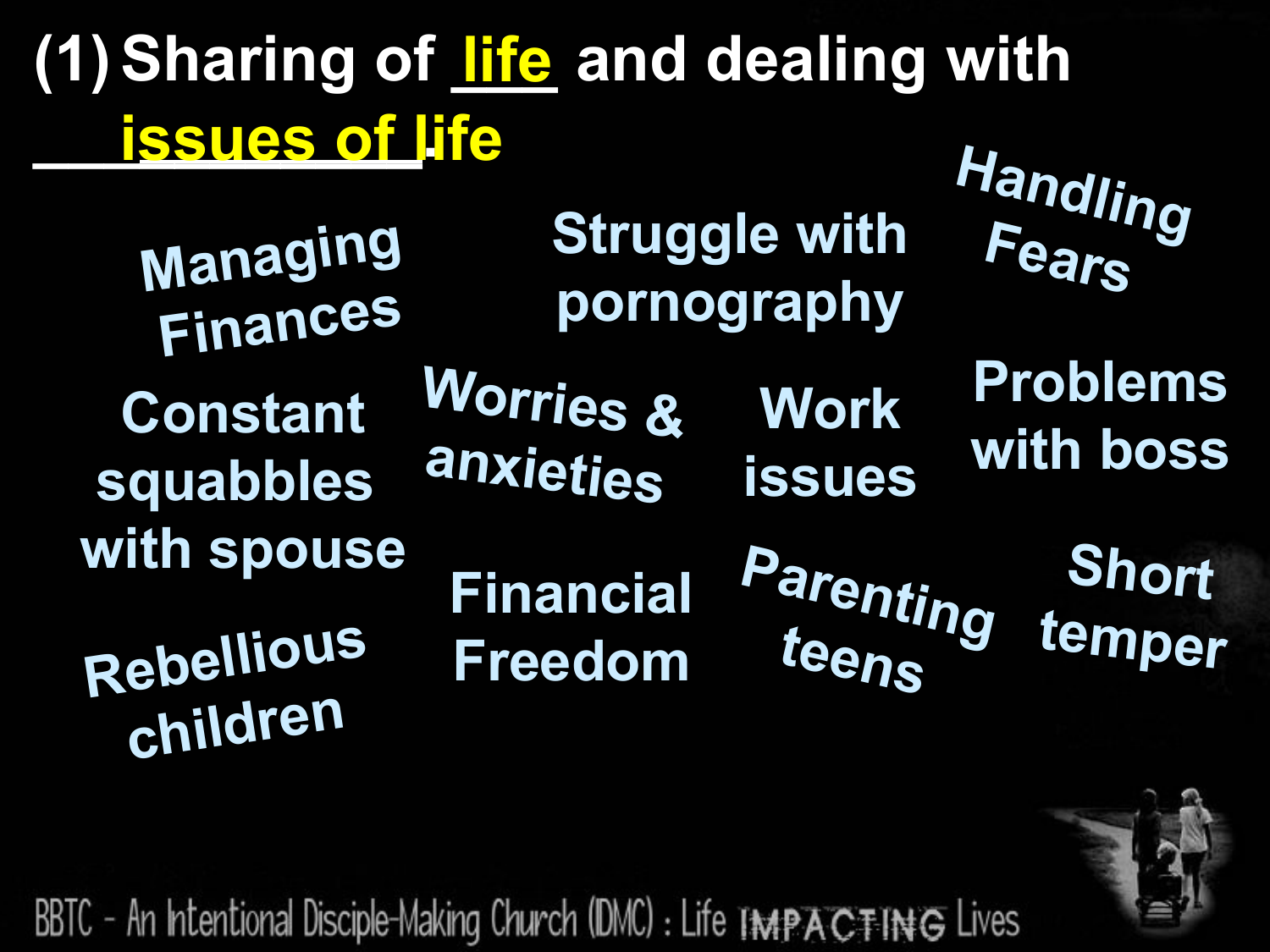### **(2)Who am I \_b\_e\_c\_o\_m\_\_in\_g\_?**

**Growing into Christlikeness Dealing with character issues Dealing with unhealed hurts Dealing with unmet needs**

**Finding my security in Christ Knowing my identity in Christ Growing in wholeness**

**Learning life-skills Forming core biblical values Developing people skills Dealing with unresolved issues**

#### **My self worth and significance rooted in the love of Christ**

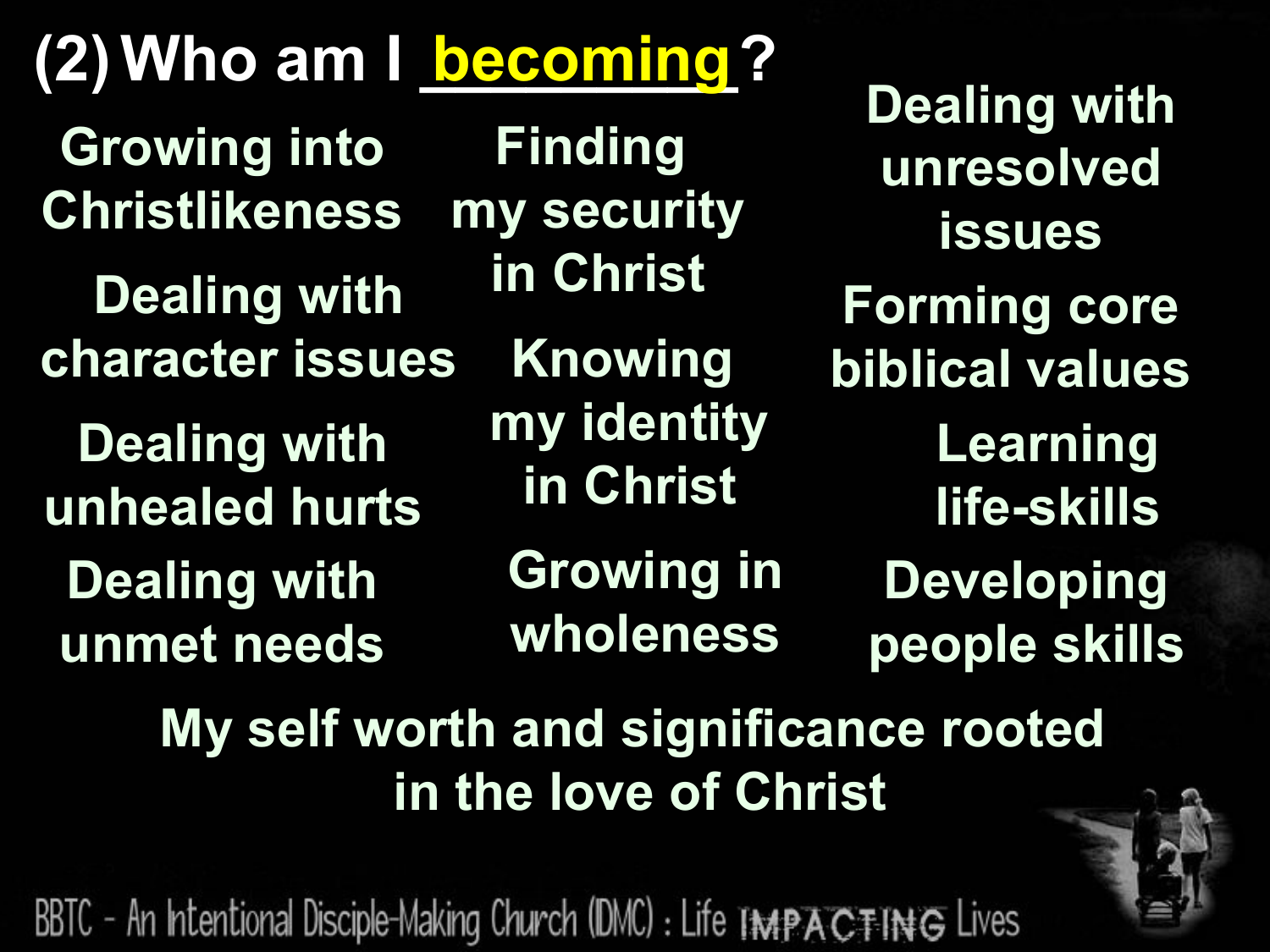|                                                 |                                                 | (3) Am I fulfilling God's call and purpose                        |
|-------------------------------------------------|-------------------------------------------------|-------------------------------------------------------------------|
| <b>Understand</b><br>my personality             | for my life?<br><b>Inward</b><br><b>Witness</b> | <b>Realize my giftings</b><br>and talents                         |
| profile<br><b>Serving in</b>                    | Know<br>my calling                              | <b>Sensing the pull</b><br>in my heart to<br>the need             |
| the areas of<br>my strength                     |                                                 | <b>Continually clarifying my calling,</b><br>giftings and portion |
| <b>Sharpening</b><br>my giftings<br>and talents | <b>Maturing in</b><br>my ministry               | <b>Confirmation from</b><br>feedback and fruit<br>of my labour    |

 $\mathbf{r}$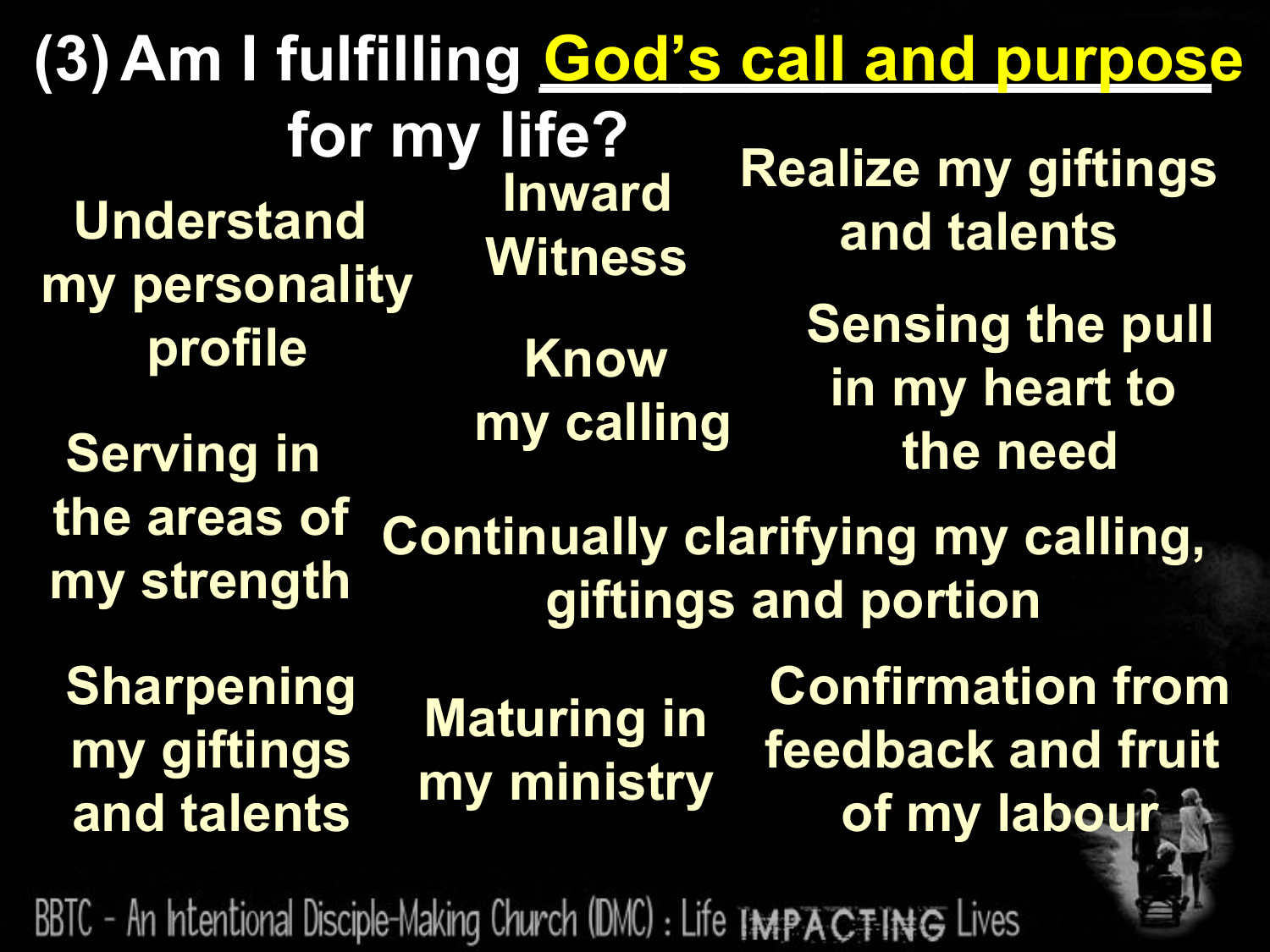**(v) The MR Meeting Agenda No Offenses No Condemnation, No Competition, No Comparison (Submission BUT Encouragement A & C Issues) P & C Praying for one another The following core values are practiced in the Mentoring Relationship meeting** aying **canother** No Offenso and The another near and the mentoring relationship<br>The strength of the mentoring with authorit **is when the mentor can speak with authority into the mentoree's life.**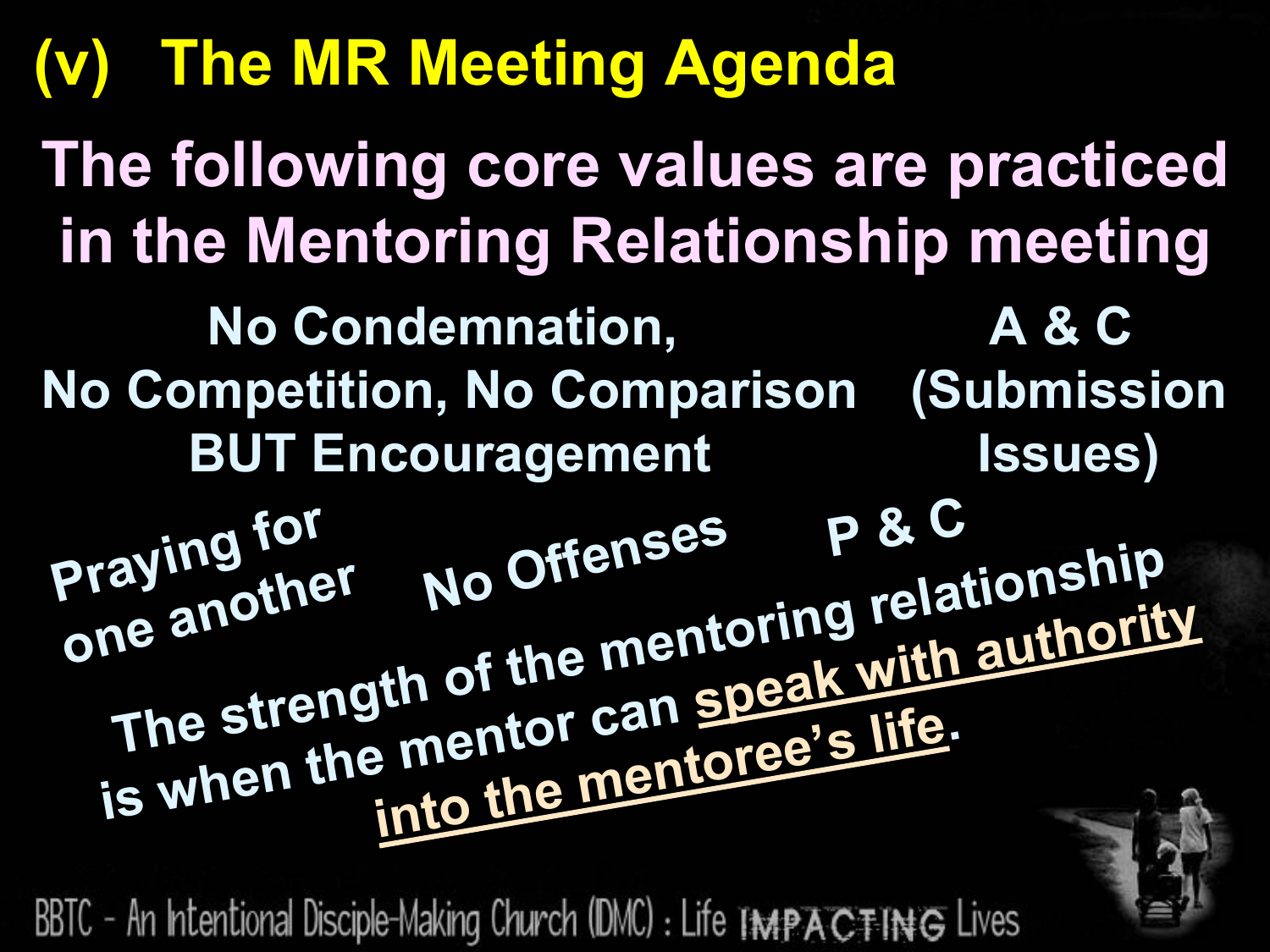### **(vi) The MR Commitment**

 **After you have found your mentor / mentoree, you commit to the Mentoring Relationship for 1 - 2 years.**

### $\Diamond$  You decide the frequency of **Mentoring Relationship meetings.**

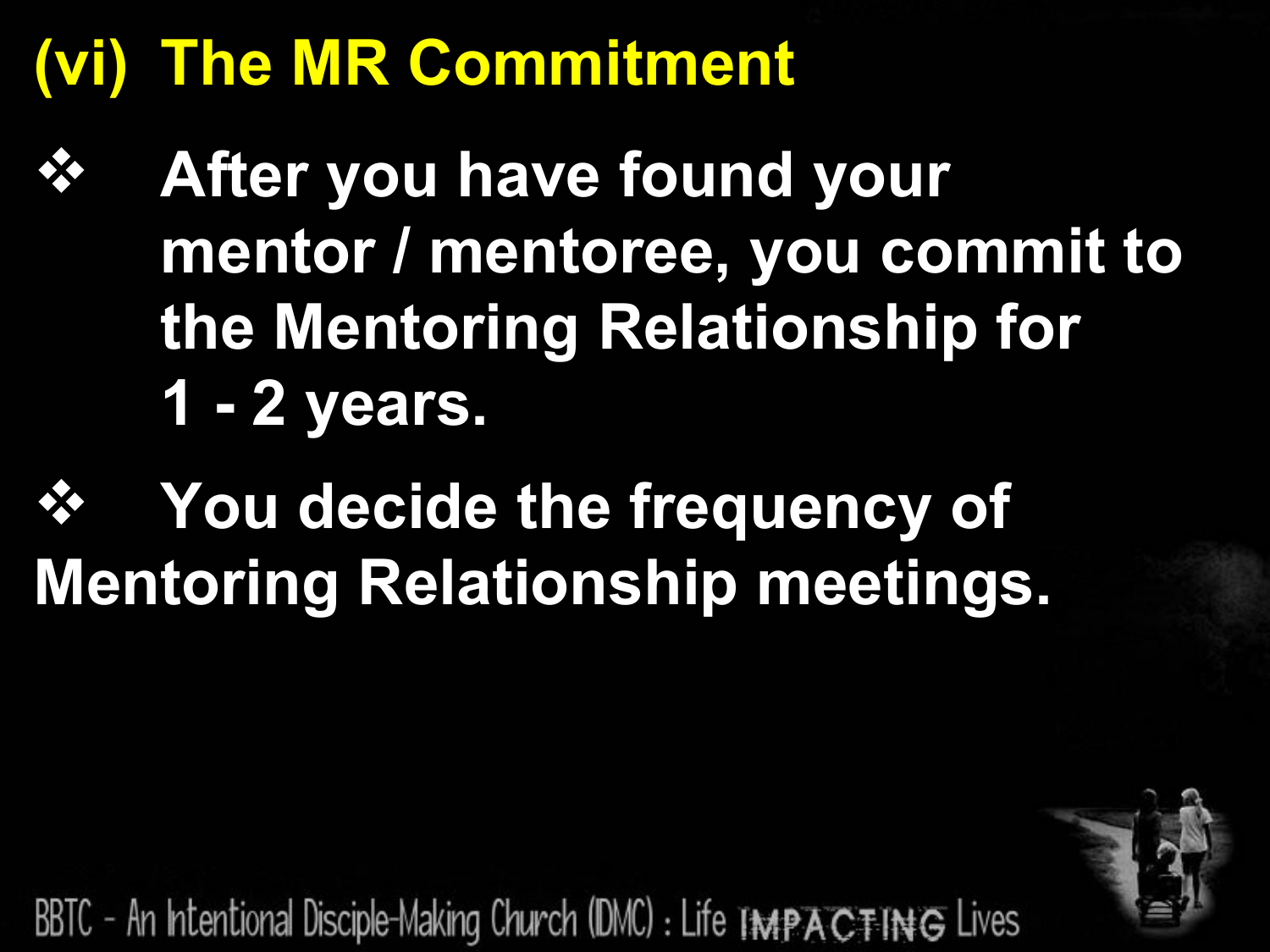### **(vi) The MR Commitment**

- **This can be weekly, fortnightly but should be at least once a month.**
	- **This can be over breakfast, lunch or dinner or just time set aside in the evenings and weekends.**
	- **It should normally take about 1.5 – 2 hours.**

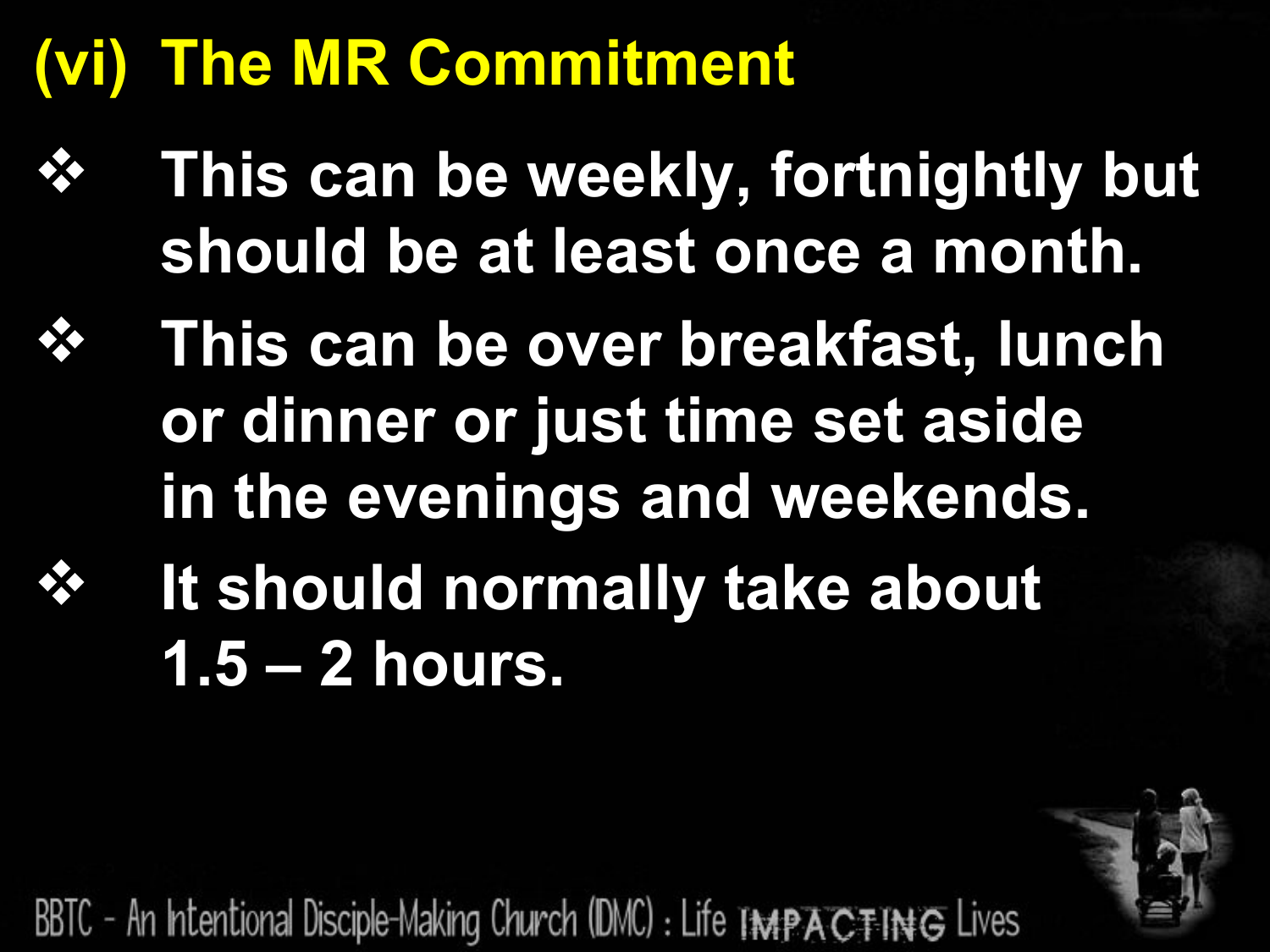### **(B) The Mentoring Relationship (MR)**

# **This is a deliberate, intentional, conscious attempt to make disciples.**

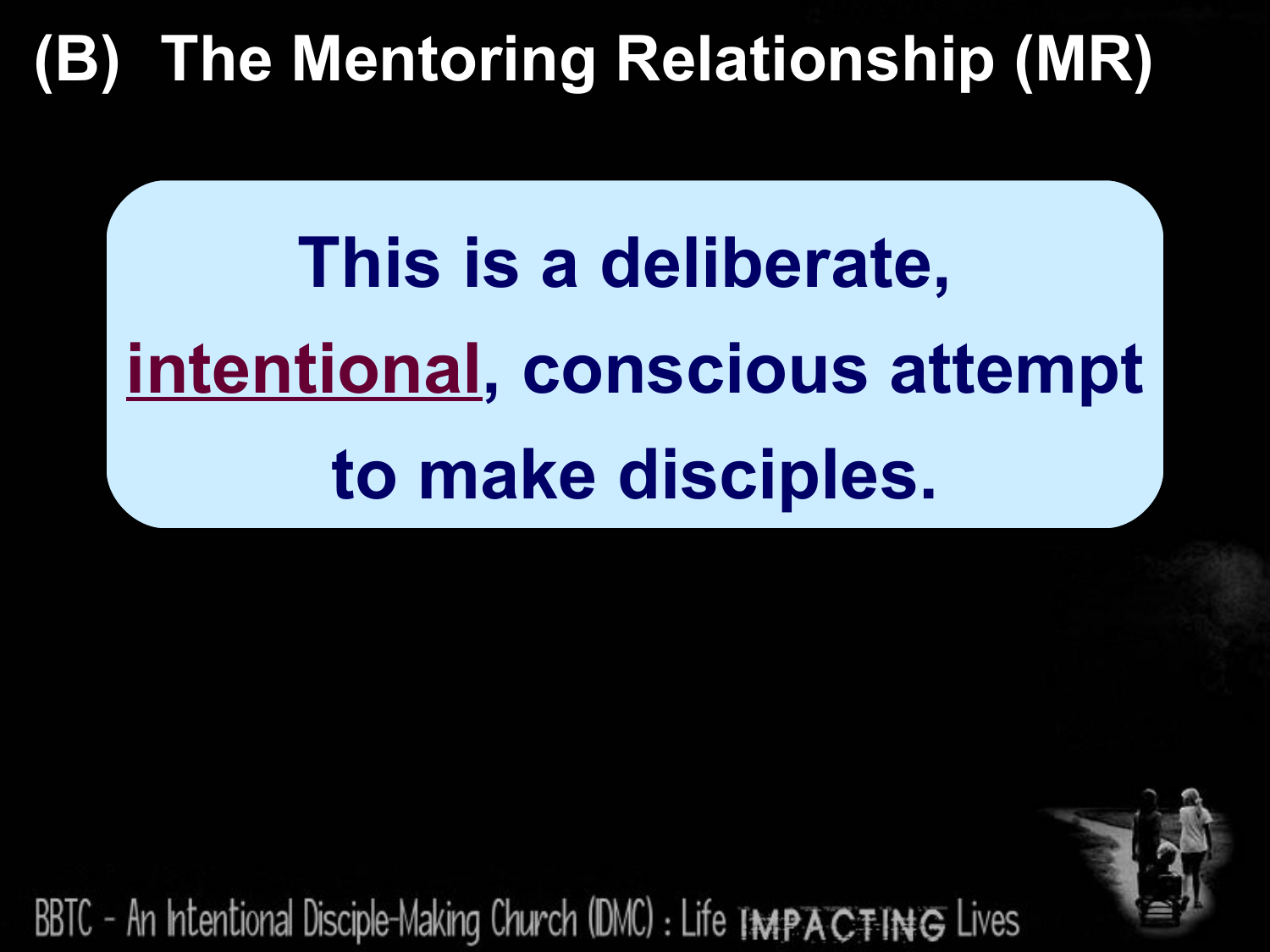- **A word regarding TESTIMONIES :-**
- **a. It should be done to the Glory of God to give praise to our Good LORD.**
- **b. No Condemnation, No Comparison for**
- **those struggling on this issue.**
- **c. This is for Encouragement.**

#### **Hebrews 6:12 … through faith and perseverance inherit the promises.**

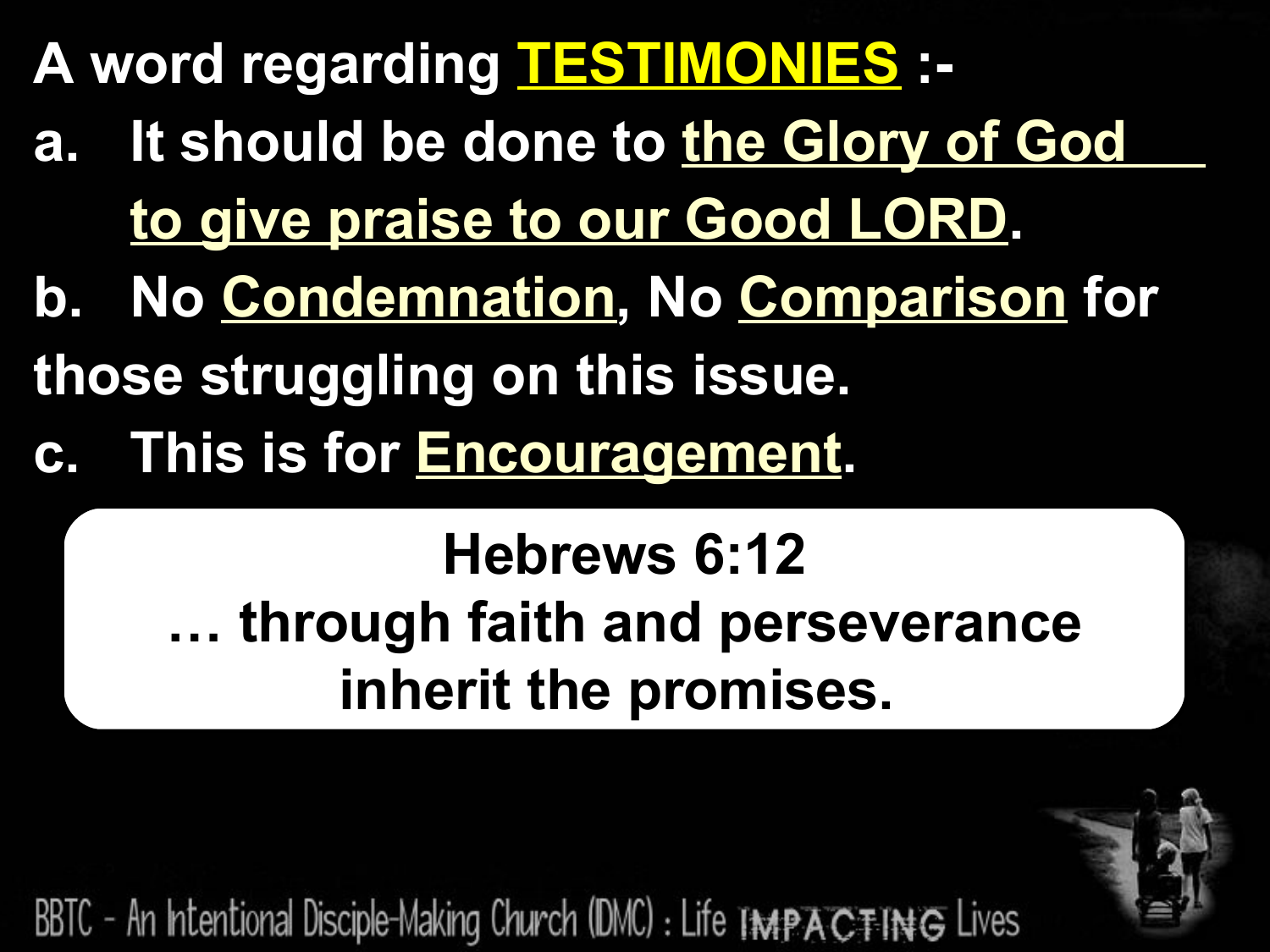#### **CONCLUSION**

### **The focus of BBTC: The Great Commission The focus of Our Focus: Make Disciples**

### **BBTC - we want to be an Intentional Disciple-Making Church**

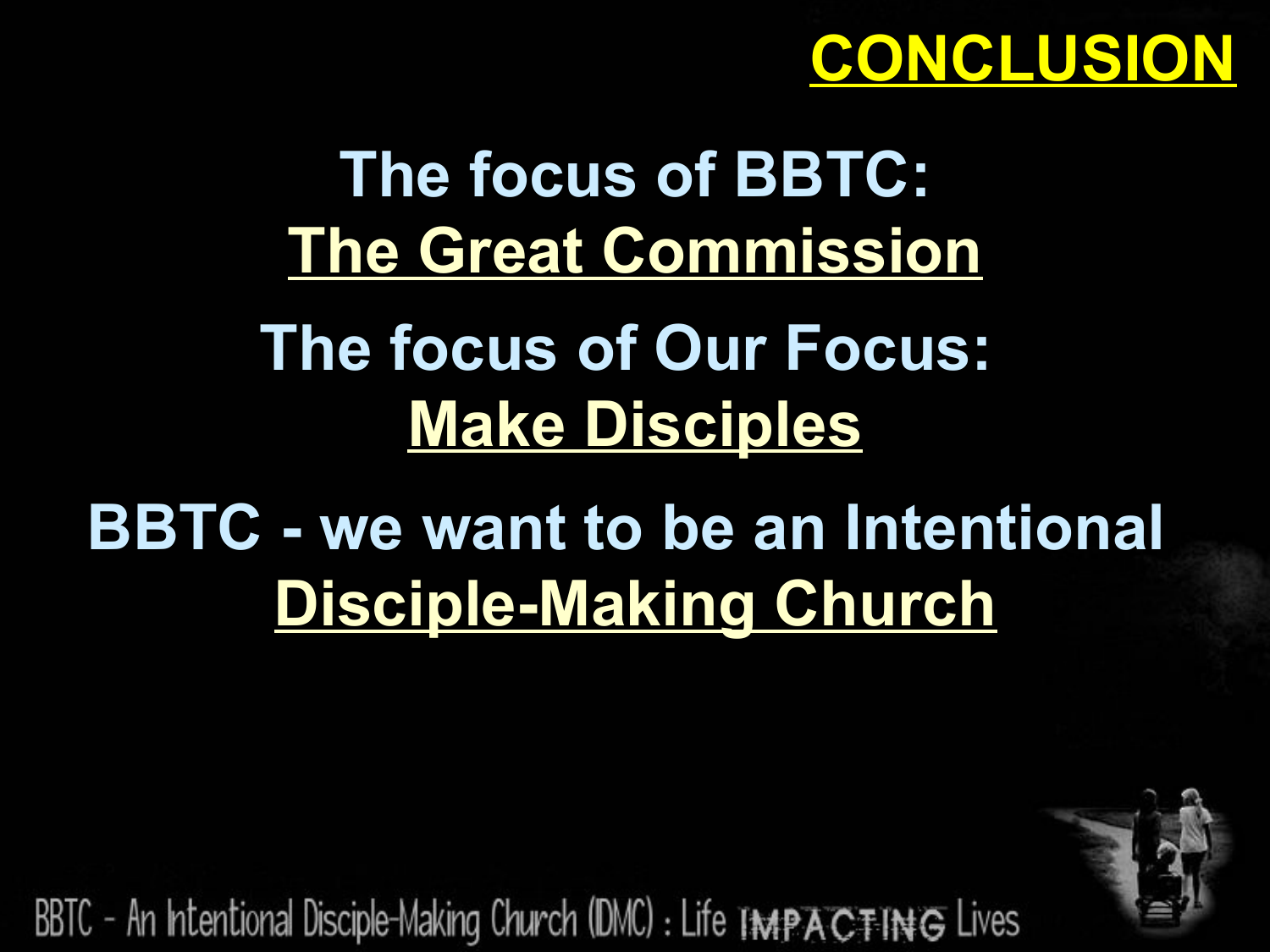

### **Will you commit to mentor someone? Will you bring this person before the LORD? Will you commit yourself to pay the price to invest, influence and impact that life for the LORD.**